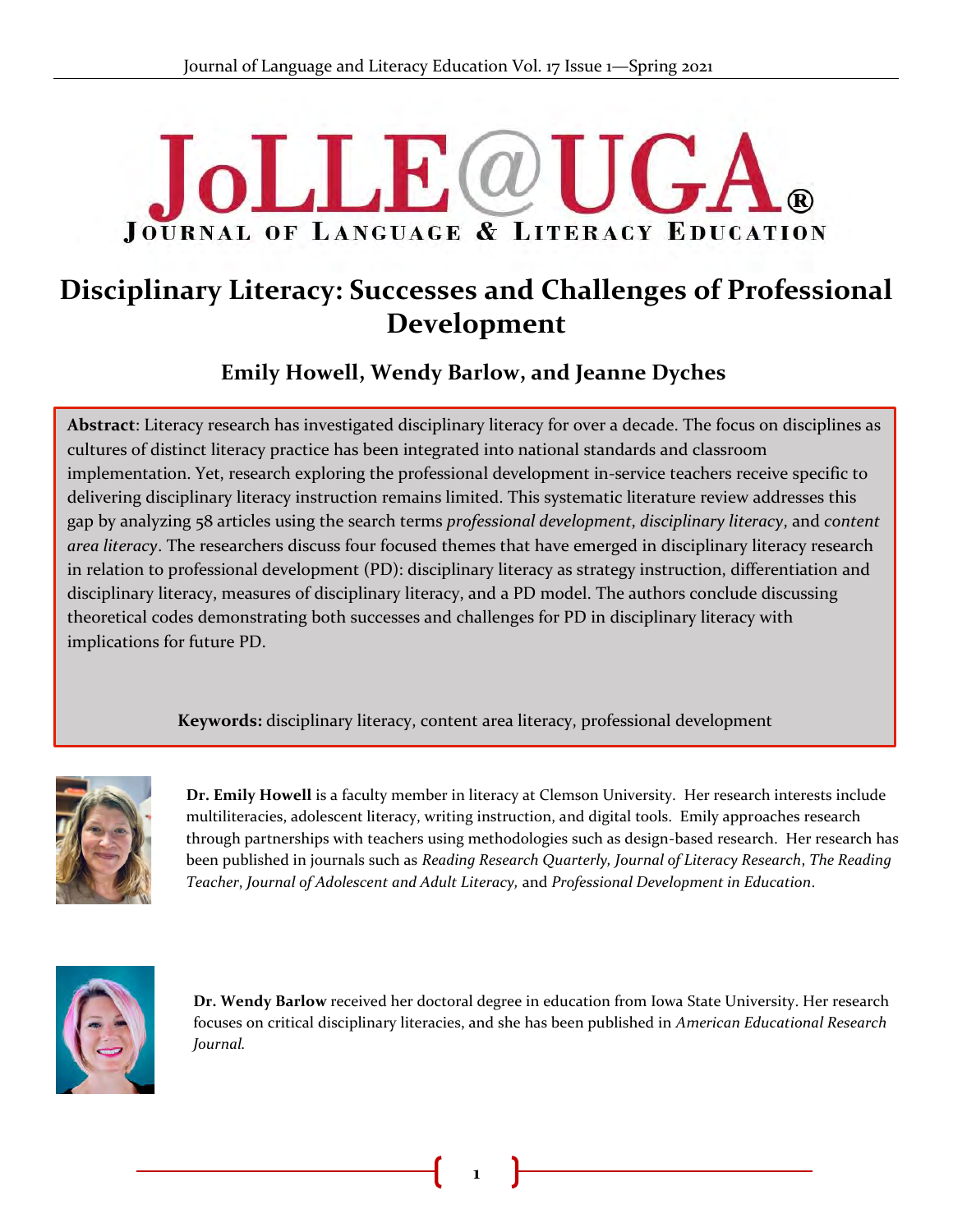

**Dr. Jeanne Dyches,** assistant professor at Iowa State University, examines tensions and synergies between canonical curricula and critical pedagogies and applications of critical disciplinary literacies in secondary classrooms. Dr. Dyches is interested in better understanding how practitioners teach canonical texts in anti-hegemonic, disruptive, and antiracist ways. Her recent and forthcoming publications come from *English Education, Harvard Educational Review, Journal of Curriculum Studies,* and *Journal of Adolescent and Adult Literacy.*

## **Introduction<sup>1</sup>** .

cholarship in disciplinary literacy emerged from the belief that adolescents needed discipline-specific literacy practices to help them make sense of increasingly complex texts and content information (Moje, 2007, 2008; Shanahan & Shanahan, 2008; Zygouris-Coe, 2012). Disciplinary literacy has evolved from a theoretical idea into the mainstream discourse of education. The Common Core State Standards (National Governors Association Center [NGAC] and Council of Chief State School Officers [CCSSO], 2010), for example, respond to the importance of disciplinary literacy in both educational standards and classroom implementation (Zygouris-Coe, 2012). Despite these changes in the educational milieu, there is a paucity of research investigating the professional development (PD) in-service teachers have received related to disciplinary literacy best practices. Thus, teachers risk missing training on discipline-specific strategies their students need in order to practice more advanced literacy. This systematic literature review offers a comprehensive analysis over the last decade of data to determine what PD is being provided to in-service teachers relevant to disciplinary literacy. The following research questions guided the analysis: (a) What are the prominent themes in PD focused upon disciplinary literacy? and (b) From these themes, what are the S

implications for the future needs of teachers regarding PD and disciplinary literacy?

#### **Perspectives on Disciplinary Literacy**

Content area literacy arose from the desire to address adolescents' literacy needs across disciplines and has a long history dating back to the 1900s (Dunkerly-Bean & Bean, 2016). Content area reading is typically distinguished as literacy specialists developing literacy strategies that could be implemented by content area teachers. However, content area teachers often integrated this literacy with varying levels of resistance due to misconceptions, failure to connect the relevancy of literacy to their subject-area content and culture that may begin in their pre-service education, or a view that literacy experts lacked needed content knowledge (Hinchman & O'Brien, 2019; O'Brien & Stewart, 1990). Shanahan and Shanahan (2008, p. 56) argued content area literacy or "highly generalizable skills and abilities, such as decoding, fluency, and basic comprehension strategies that can be applied to most texts and reading circumstances across content areas" is needed, especially in the elementary years.

However, disciplinary literacy skills specialized to individual disciplines are needed in secondary grades and beyond, but are often not taught. Even though disciplinary literacy builds upon the skills of content area literacy, success with the latter does

<sup>&</sup>lt;sup>1</sup> All pronouns for individuals in this article correspond to the pronouns they use to refer to themselves.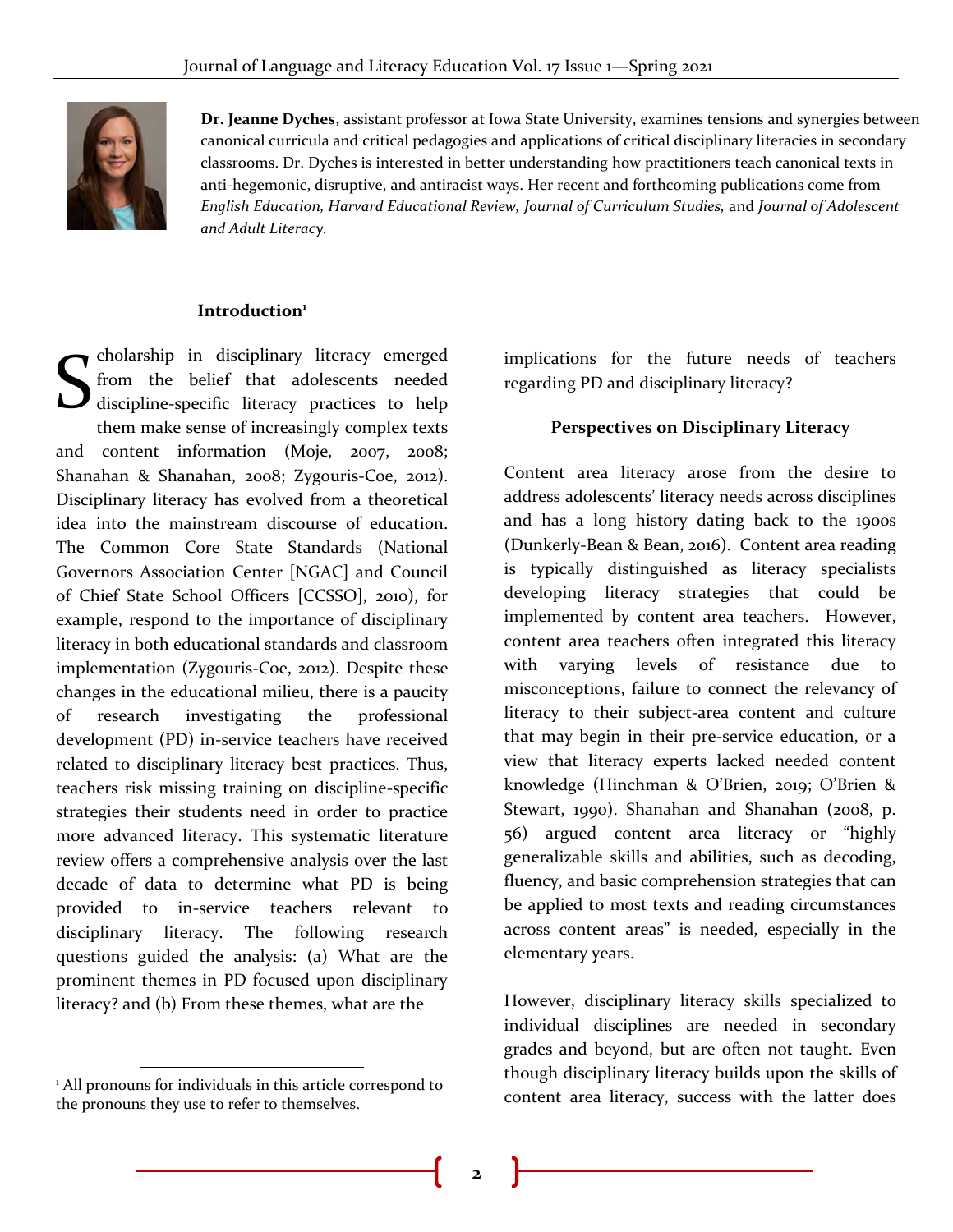not guarantee the former. Shanahan and Shanahan (2008) were concerned that content area literacy did not meet the advanced literacy needs within disciplines, the type of specialized reading practices and language used, for example, by engineers or chemists. More recently, scholars emphasized that disciplinary literacy skills also have a place in the upper elementary years (Cervetti et al., 2012). Dunkerly-Bean and Bean (2016) disagreed with Shanahan and Shanahan and argued their privileging of disciplinary over content area literacy treated adolescents who struggled with academic content and the literacies it entailed from a deficit perspective and did not adequately acknowledge the connections between content area and disciplinary literacy. Other authors have suggested a "radical

center" in disciplinary literacy, meaning the dichotomy between content area literacy and disciplinary literacy was false and that perhaps more research was needed in both fields as well as the ability to balance perspectives (Brozo et al., 2013, p.353). Recently, Hinchman and O'Brien (2019) described

disciplinary literacy at a crossroads, where literacy and content professionals and students need to come together to pursue disciplinary inquiries or reach what they termed a point of *hybridity*. This point of hybridity combines learning discourses and practices fluidly across contexts: literacy, disciplinary, school, community, and cultural. Yet, to reach this point, research and synthesis is needed across fields.

In our consideration of disciplinary literacy, we find Moje's (2015) framework of disciplinary literacy useful as it considers the literacy needs of adolescents and how disciplinary literacy might address those needs rather than how closely disciplinary literacy parallels or differentiates

**"Even though disciplinary literacy builds upon the skills of content area literacy, success with the latter does not guarantee the former."**

content area literacy. Moje's 4E framework, composed of *engage, elicit/engineer, examine*, and *evaluate*, suggests that disciplinary literacy is more than just the "accumulation of skills" (p. 255). Instead, disciplinary literacy is a culture that involves the practices of the discipline (*engage*), depends on providing students the literacy strategies used within that discipline (*elicit/engineer*), *examines* the language of the discipline, and *evaluates* why those practices are valued. This disciplinary work is complex for both teachers and students and requires "a spiraling, developmental, apprenticeship" (Moje, 2015, p. 272). Thus, more information is needed regarding how to provide such apprenticeship to teachers via PD that helps teachers integrate disciplinary literacy as a

> culture applicable to each of the 4Es, not just as the acquisition of skills. Regardless of disagreement on the degrees of separation between disciplinary and content area literacy, there is agreement that more PD is needed for teachers enacting literacy strategies specific to the disciplines (Dunkerly-Bean &

Bean, 2016; Moje, 2015).

## **Disciplinary Literacy and Need for Professional Development**

This review explores the nature of disciplinary literacy professional development thus far and begins to address how PD might be developed in future research. Although literature reviews have been done on perspectives of disciplinary literacy (Moje, 2007) and how disciplinary literacy applies to specific disciplines (Hillman, 2014), the research literature lacks focus on what PD has been given to teachers to support their implementation of disciplinary literacy. While reviews of disciplinary literacy show promise for socially just pedagogy and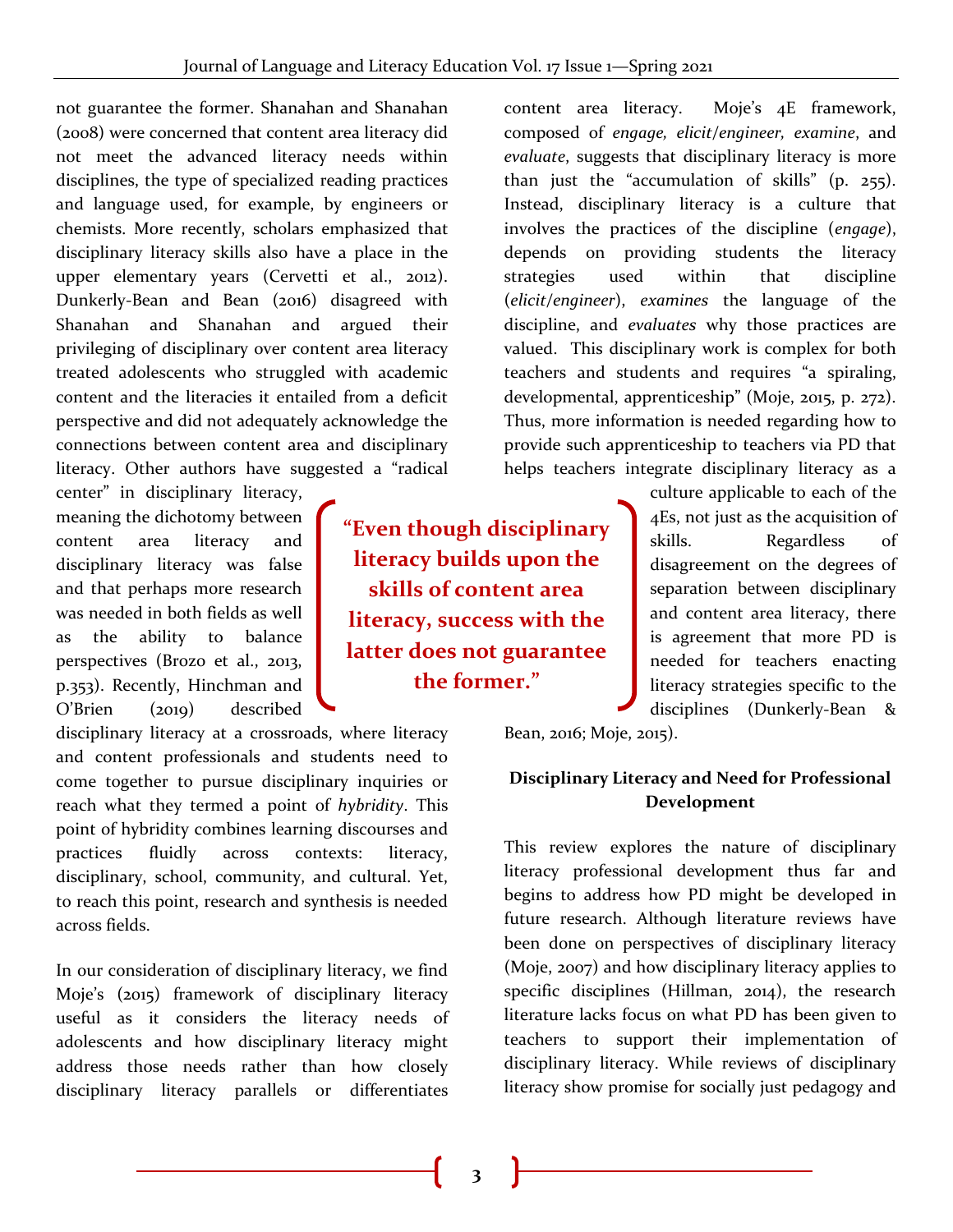developing disciplinary knowledge (Moje, 2007), and educational policy such as the Common Core State Standards show a trend toward disciplinary literacy (Dunkerly-Bean & Bean, 2016) being implemented in instruction, it is unclear how PD is keeping pace with these developments. Moje (2015) noted the importance of going further with research on disciplinary literacy and PD to help teachers enact elements of this framework. Although there are some reports and articles exploring PD for specific contexts, such as teaching English language learners (ELLs) in the science discipline (Lee & Buxton, 2013), a comprehensive review specifically focusing on PD and disciplinary literacy is needed, and this review begins to address that gap.

#### **Professional Development**

Research has demonstrated professional development is helpful to teachers; however, more research is needed on both student outcomes related to PD and levels of its implementation (Borko, 2004). In particular, PD is needed as it aids even trained teachers in addressing new challenges that arise in the application of practice and in the continual development of pedagogical research and knowledge (Mizell, 2010). PD does not exist in a vacuum, but rather, should be integrated across the spectrum of teachers' professional roles—from their initial teacher preparation to in-service practice (Darling-Hammond et al., 2017). We build on Darling-Hammond et al.'s definition of PD as "structured professional learning that results in changes in teacher practices and improvements in student learning outcomes" (p. v). Desimone (2009) suggested effective PD includes focus on content knowledge, active learning, coherence, duration, and collective participation. The development of content knowledge is an important component of disciplinary literacy, but enhancement of content knowledge is not simply a matter of being an expert in the field (Shulman, 1987). Teachers' prior

knowledge plays a role in their current content knowledge (Minor et al., 2016), and teachers adopt content knowledge from PD at different levels (Borko, 2004). Furthermore, content knowledge for the purpose of teacher development is complicated by other forms of knowledge such as pedagogical knowledge, forming what Shulman (1987) termed pedagogical content knowledge. Thus, helping teachers attain the knowledge and skills necessary to implement disciplinary literacy warrants further exploration.

## **Method**

In this section, we discuss the design of this systematic literature review, the data sources, and data analysis.

## **Research Design**

This study is a systematic literature review, a design that follows research questions and an explicit approach of analysis when untangling scholarship (Khan et al., 2003). Our research questions for this review were the following, and we detail our systematic analysis in the subsequent sections: (a) What are the prominent themes in PD focused upon disciplinary literacy? and (b) From these themes, what are the implications for the future needs of teachers regarding PD and disciplinary literacy?

## **Data Sources**

We used the search terms *professional development*, *disciplinary literacy*, and *content area literacy* as this combination captures relevant literature addressing both disciplinary literacy and the PD given to prepare teachers to implement it. Disciplinary literacy is a relatively specific form of literacy and often still referred to as content area literacy (Alvermann et al., 2011; Biancarosa, 2012). Using both terms recognizes that disciplinary literacy has its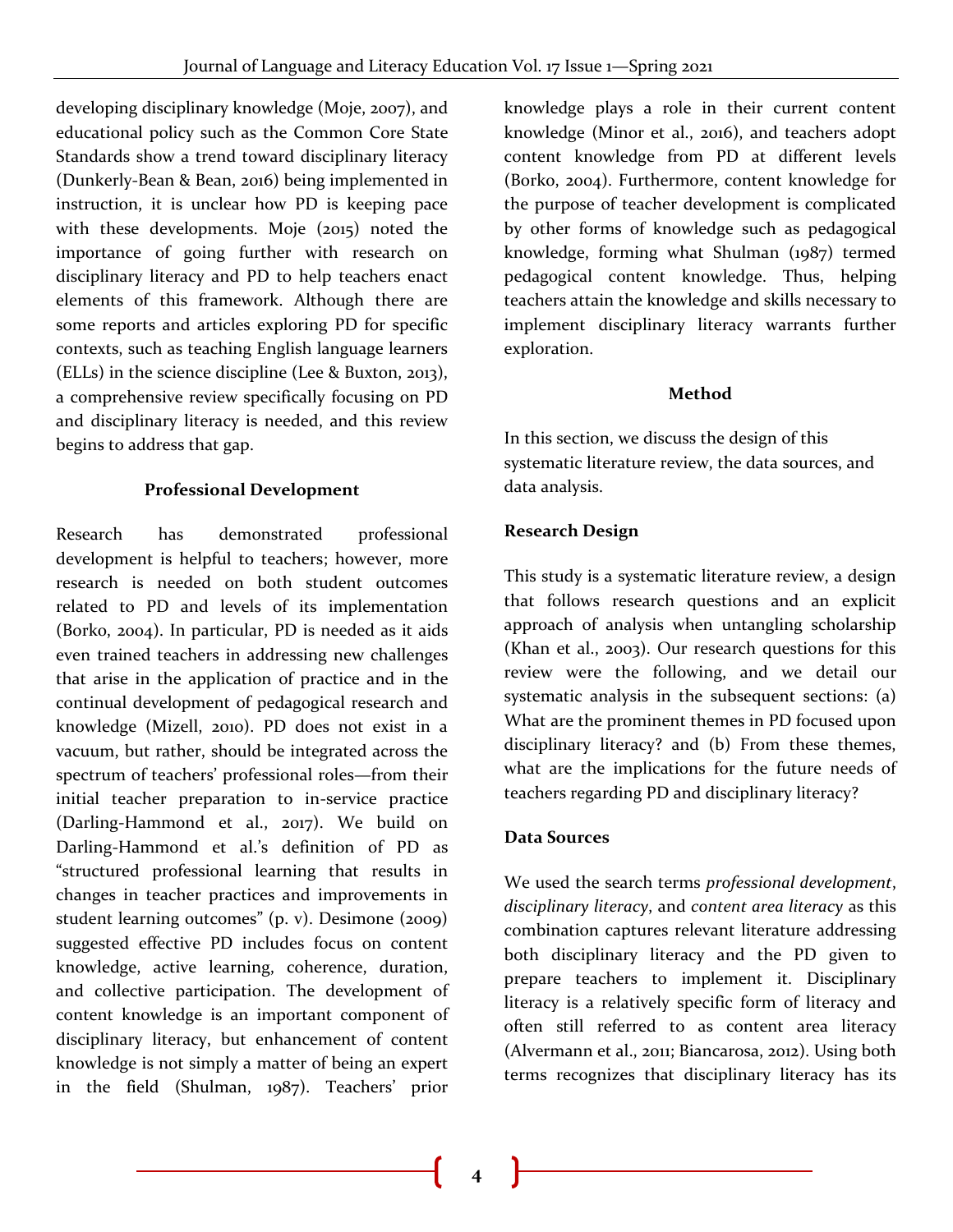roots in content area literacy (Dunkerly-Bean & Bean, 2016).

Using these criteria, we searched Academic Search Premier, Education Full Text, ERIC, and ProQuest databases, limiting our search to peer-reviewed academic journals. We did not limit dates. The term *disciplinary literacy,* and disciplinary literacy practices, did not become prevalent until around 2008, so we included articles focused upon literacy practices in various disciplines whether they referred to this as disciplinary literacy, content area literacy, or another similar term.

## **Data Analysis**

As we examined articles to determine relevance, we followed specific criteria. We focused upon articles relevant to secondary in-service teacher education as we wanted to focus our findings on PD being given to current teachers rather than teacher education programs for future teachers. We also excluded dissertations and unpublished papers because we wanted to limit our findings to peerreviewed research. After reviewing 594 results of our initial search, 58 articles met all the previously discussed criteria. These articles included theoretical, research, and pedagogical literature, 39 of which were research studies; see sources in Appendix A.

Data analysis was qualitative in nature. We worked individually to find emergent initial codes and then discussed coding until 100% inter-rater reliability was attained. These initial codes were drawn by going line by line through each text and describing them as actions and events. Then, we collapsed similar initial codes to create focused codes, which led to theoretical codes, or those conclusions drawn from relationships between the focused codes (Charmaz, 2014). Appendix B describes our initial codes, the number of sources in which these codes

emerged (grey boxes), and how these codes were collapsed into four focused codes (bolded headings).

#### **Results**

After coding 58 articles, we discuss four focused codes. These codes help to address our first research question: What are the prominent themes in PD focused upon disciplinary literacy? Our focused codes include the following: disciplinary literacy as strategy instruction, differentiation and disciplinary literacy, measures of disciplinary literacy, and a PD model.

## **Disciplinary Literacy as Strategy Instruction**

Disciplinary literacy is conceptualized with each discipline functioning as a unique culture with specific literacy strategies, whereas content area literacy focuses on general literacy strategies that can be implemented in any discipline irrespective of discipline culture (Moje, 2015). Yet, the research literature does not confirm that perspective of distinct practices being engaged based on the discipline. Research we examined regarding literacy practices of various disciplines focused upon the use of overall literacy strategies including the following: comprehension (35 sources), assessment (2 sources), metacognition (8 sources), vocabulary (23 sources) and writing (17 sources). There were 18 sources coded as having *discipline-specific* strategies, defined as discussion of a strategy as it pertained to a specific discipline. For example, Binkley et al. (2011), in a study of three social studies teachers and their PD for integrating literacy strategies in their curriculum, found reading in social studies focused on viewing the text in light of the author's perspective. Boyd et al. (2012) similarly discussed vocabulary instruction as it relates to the specific culture of history, calling it a "stepping-stone to historical inquiry" (p. 19), whereas Carpenter et al. (2015) discussed how one might focus upon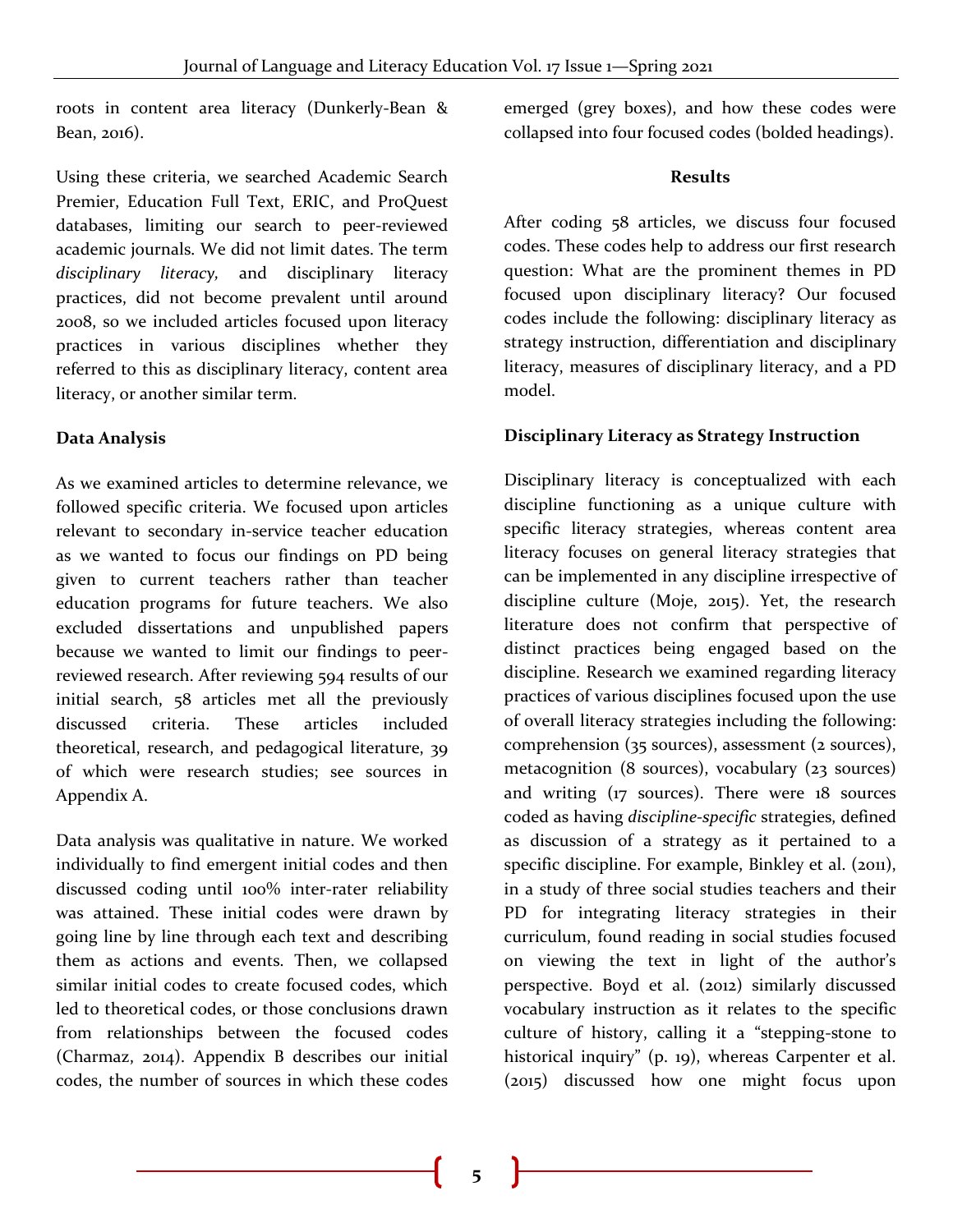language in history through critical language awareness. However, such discussion of disciplinespecific literacies was limited and reflects the need expressed in a year-long study of PD on disciplinary literacy by Cantrell et al. (2008). They found teachers had limited understanding of how literacy practices might be content specific even after "extended content literacy training" (Cantrell et al., 2008, p. 84) and pointed to a need for further PD of teachers on discipline-specific literacies, a gap demonstrated in this review by the dearth of research on both discipline-specific literacy strategies and the training of teachers to teach such strategies.

In addition to the strategies teachers implemented, several initial codes related to how teachers taught these strategies, such as the codes for *hands-on instruction, homework*, and *teacher enactment of strategies.* Oliveira et al. (2013) looked at seven middle schools with high student performance compared to three average-performing schools in a mixed-methods study. These authors found best practice when middle-school

science included hands-on instruction, defined as relevant to students' lives and inclusive of guided science inquiry, as well as limited class time devoted to reviewing student homework. Another practice of high-performing science teachers was the inclusion of "literacy-building" (p. 313) approaches in their science instruction. Adams and Pegg (2012) found in their qualitative study of 26 teachers receiving PD on the integration of science, mathematics, and literacy over a two-year period that teachers applied disciplinary literacy strategies in three distinct patterns: rehearsal, reorganizational, or transitional. They define rehearsal as revisiting content material,

**"It is not enough to identify and deliver discipline specific strategies to teachers, but PD should also focus on teachers' goals for students' literacy learning and how their enactment of strategies may differ depending upon these goals."**

reorganizational as helping students develop conceptual understandings (i.e., not just understanding, but personally connecting to content), and transitional as combining the previous two to aim for a conceptual understanding. These studies show it is not enough to identify and deliver discipline specific strategies to teachers, but PD should also focus on teachers' goals for students' literacy learning and how their enactment of strategies may differ depending upon these goals. In other words, shifting teacher practice not only requires knowledge of what disciplinary literacy is and how literacy practices are defined in their discipline, but may also include "shifts in previous

> instructional patterns" (Adams & Pegg 2012, p. 159). This differentiation in the enactment of disciplinary literacy was echoed in multiple studies (Clary et al., 2012; Ness, 2007; Strahan et al., 2010; Wardrip et al., 2015; Wilson et al., 2009). Wardrip et al. (2015) discussed the need for the "*deprivatizing of practice*" (p. 452) for teachers to learn from each other across disciplines how these strategies might differ depending on enactment that takes into consideration such

variables as content, pacing, and the success of potential strategies. This need to acknowledge the variation in enactment of disciplinary strategies seems to support the vision of the culture of disciplinary literacy rather than general strategies that can be systematically enacted across disciplines.

#### **Differentiation and Disciplinary Literacy**

Whereas the previous section discussed how teacher enactment may affect the culture of disciplinary literacy, multiple sources emphasized the influence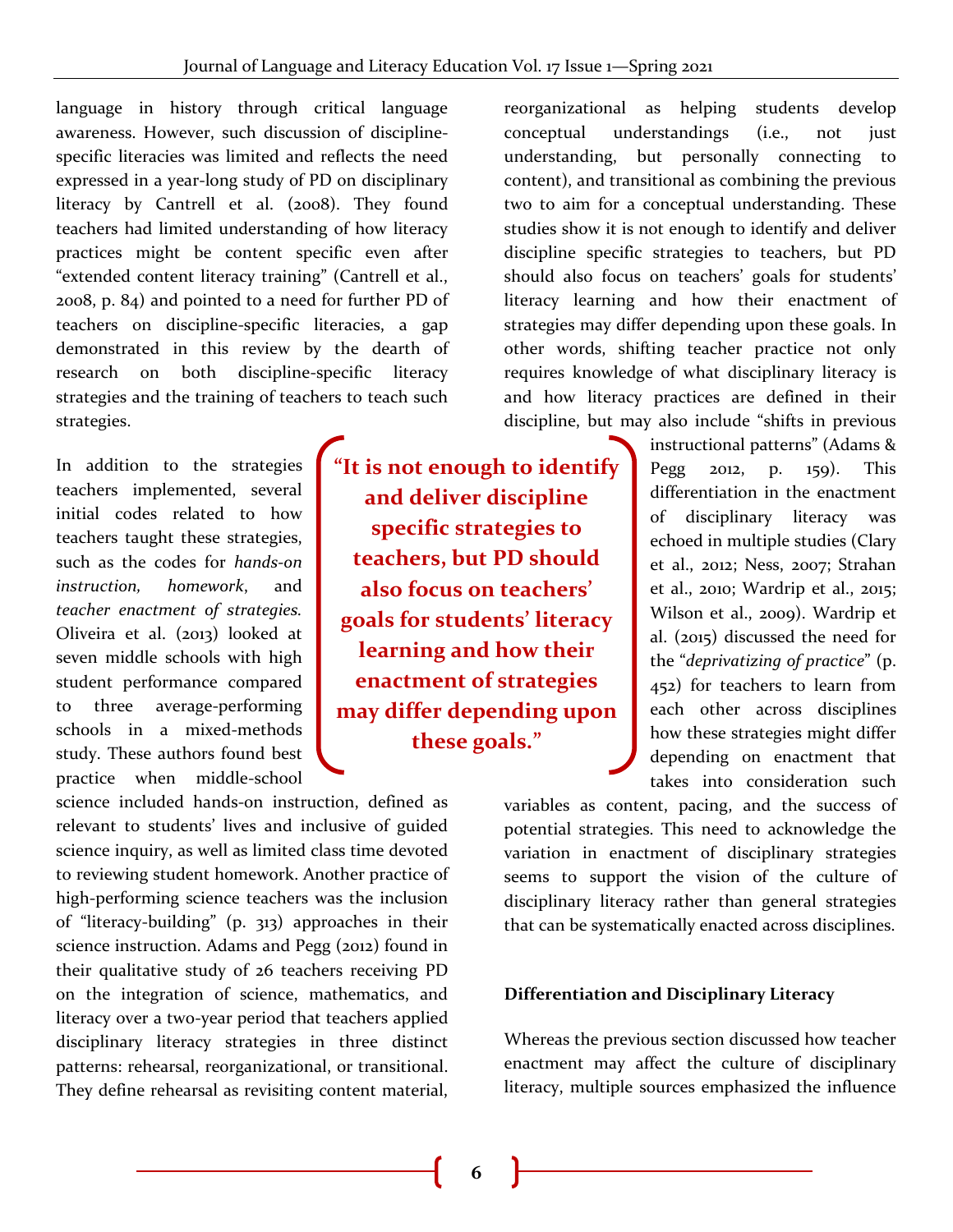of the varying needs of students. For example, eight sources focused on ELLs. Meltzer and Hamann (2006) discussed the skyrocketing enrollment of ELLs as well as an increased realization that all teachers were responsible for student literacy. School leaders were realizing the need to address all students' disciplinary literacy whether they were "monolingual, bilingual, or trilingual speakers" (Meltzer & Hamann, 2006, p. 23) with resources, such as PD, that remain limited. Lee and Buxton (2013) discussed a double burden ELL teachers face when developing English language and literacy as well as academic learning across the curriculum. These teachers require five areas of support: (a) content area strategies, (b) language support strategies, (c) discourse strategies, (d) home language support, and (e) developing home culture. Their research found that while PD has begun to give teachers needed support for their content knowledge, support was not available for language development of ELLs. This language development also has specific purposes as discussed by Gebhard  $(2010, p. 798)$ :

> (1) construct ideas (e.g., everyday versus disciplinary conceptions of phenomena and events); (2) manage and organize the flow of information depending on whether interactions take place orally, in writing, or through computer-mediated modes; and (3) enact relationships (e.g., differences of familiarity and status).

Thus, this academic language development is quite complex and is a challenge for even ELL students with specific support from language specialists (Schleppegrell & O'Hallaron, 2011). As most of ELL language instruction will take place in general education classrooms, mainstream teachers need more support. In a discussion of policy needed to support states' strategies for improving adolescent literacy, Snow et al. (2008) discussed literacy initiatives such as Reading First, which was a federal funding initiative available to the states to prepare students for both primary and post-primary literacy demands. One of the needs these researchers included in their PD that went beyond the guidance of Reading First was the inclusion of how to address demographic changes such as the rising number of ELL students. Such training is needed as several studies found teaching literacy to students with differentiated needs was a common struggle for teachers and research addressing this need was limited (Jones & Lee, 2014; Lewis et al., 2007; Meltzer & Hamann, 2006). The importance of addressing support for teachers to differentiate their disciplinary literacy instruction was shown in Oliveira et al*.* (2013); they found differentiated instruction enhanced science learning and achievement. In order to see how impactful disciplinary literacy is for students of all levels, measures are also needed, which is discussed subsequently.

## **Measures of Disciplinary Literacy**

Two areas emerged related to the focused code *measures in disciplinary literacy*: measures needed in professional development and measures showing change from PD. In the measures needed in PD, both assessment and standards were key areas discussed. Regarding assessment, Biancarosa (2012) summed up what other sources mentioned with a strong statement: "Currently, good formative and summative assessment of disciplinary literacy and digital literacy do not exist" (p. 27). This data is needed to make informed decisions about disciplinary literacy policy, implementation, and PD (Biancarosa, 2012; Binkley et al., 2011). Butler et al. (2015) suggested that when teachers are involved in developing these assessments, it is an integral part of their PD. Learning about these assessments should entail defining indicators of assessment, shared responsibility in assessment creation,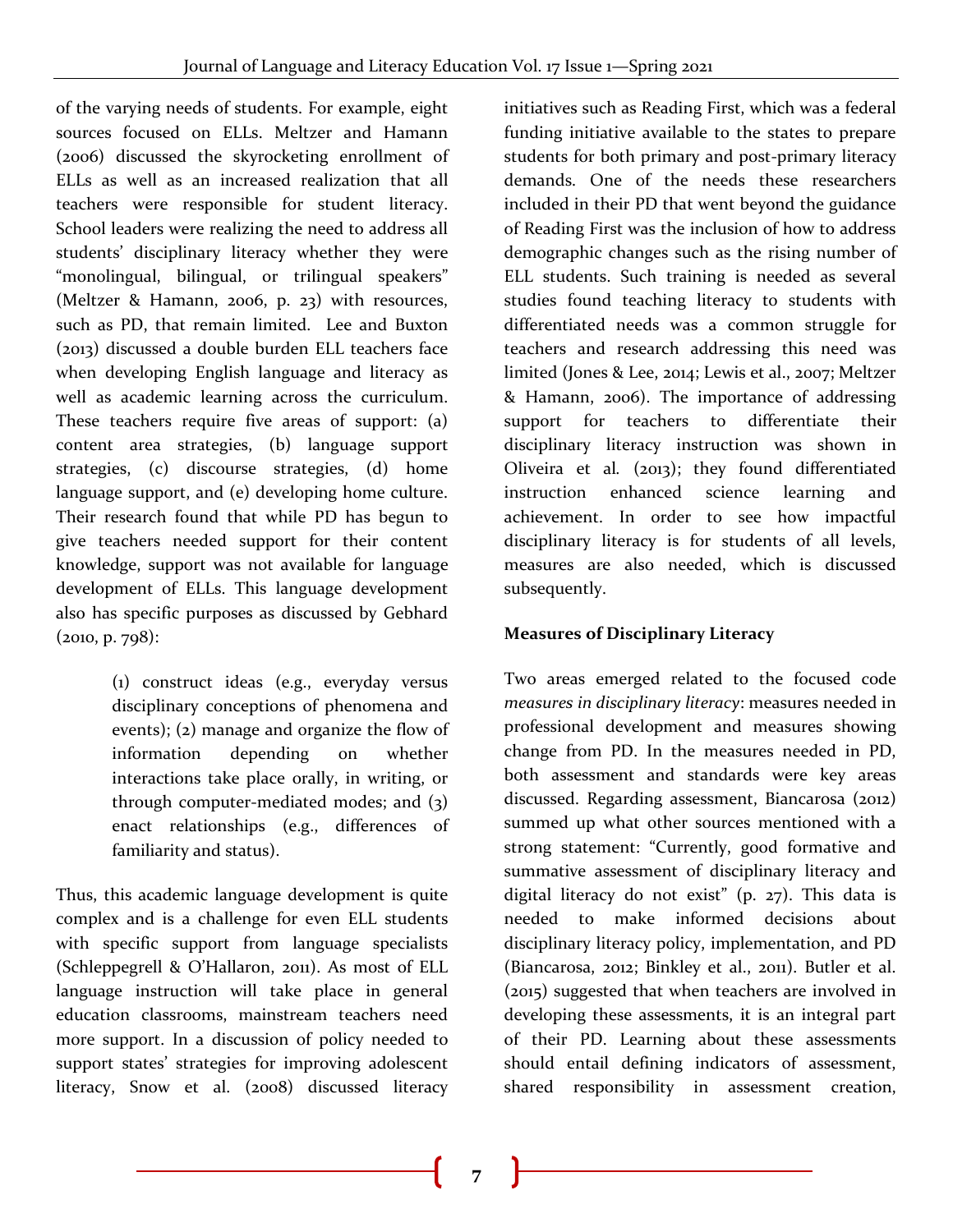methods for tracking literacy development, and understanding the various types of formative and summative assessment (Butler et al., 2015; Gilles et al., 2013). In addition, PD should be given on how to tailor these assessments to students of varying ability levels and needs. For example, Meltzer and Hamann (2006) discussed the need for designing assessments that differentiate between students' knowledge of content versus their knowledge of the structure of the assessment itself for ELLs. Another example of success with designing assessments as a critical component of disciplinary literacy PD is Taylor and Gordon (2014), who found designing learning scales helped both students to monitor their own learning and teachers to adjust their instruction.

Analysis also revealed the negative consequences of assessing teachers on their PD learning. Rush (2013) and Butler et al. (2015) described how when teachers felt data was used to assess their performance, it could "derail" (Butler et al., 2015, p. 19) both the PD and teachers'

relationships with leaders such as literacy coaches. Rush (2013) and Strahan et al. (2010) noted the need to clarify, both in PD and in teaching collaborations, the literacy coach's role and whether that would include evaluation of a teacher, as this component of coaching was often in tension with the success of the coaching model. Although multiple sources discussed the need for common assessment of disciplinary literacy, high-stakes tests were not an answer to this need. Schoenbach et al. (2010) suggested that high-stakes testing may work against disciplinary literacy as these assessments force teachers to rush to cover content rather than contemplate the practices of a given discipline. Jones and Lee (2014) and Ness (2007) echoed the effect

**"PD is a necessary part of disciplinary literacy in order for teachers to understand how to integrate content and literacy."**

these assessments have on teachers focusing on breadth of content material over depth.

Another area related to measures needed in the PD of disciplinary literacy for teachers was standards. Sources discussing the Common Core State Standards were influential in acknowledging the need for disciplinary literacy as they called for literacy in specific content areas (Duguay, 2012; Gilles et al., 2013; Girard & Harris, 2012; Zygouris-Coe, 2012). However, there was also concern the strict adherence to these standards could lead teachers to focus too heavily on covering content and not enough on the needs of individual students (Clary et al., 2012; Duguay 2012). In addition, some teachers' "pre-existing notions about content

> standards and curriculum mandates" led them to feel constraints about their own agency (Clary et al., 2012, p. 34). Overall, Lewis et al. (2007) discussed the need for these standards and their call for the teaching of specific literacies within various disciplines to be a catalyst for needed PD.

In addition to the need to include assessment as a component of disciplinary literacy PD, sources also discussed how to measure growth from such PD. These measures included shifts in teacher learning, student outcomes, and teacher self-efficacy. Studies such as Cantrell et al. (2008) seem to demonstrate that PD is a necessary part of disciplinary literacy in order for teachers to understand how to integrate content and literacy. This study used interview data to study middle and high-school teachers' perceptions of a year-long PD focused on content literacy. They found 64% of teachers reported significant shifts in learning from viewing themselves as teachers of content to seeing themselves as both content and literacy teachers.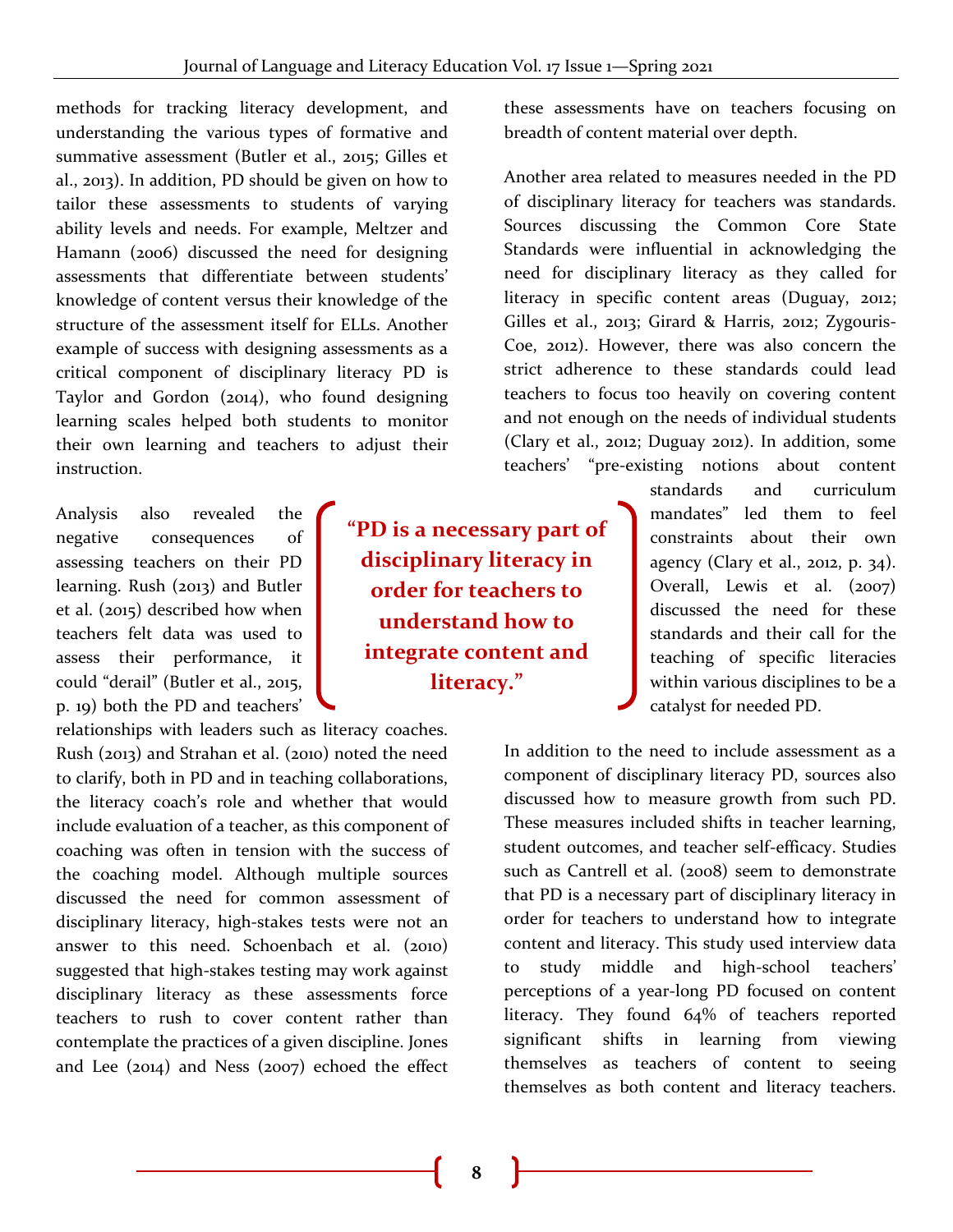Other shifts for teachers included understanding the process of reading and dispelling the notion the reading process occurs naturally. This type of training is needed as another study found that secondary content teachers, including English, math, social studies, and science, did not understand the reading process or how to teach this process with specific strategies prior to PD (Clary et al., 2012). This PD was important as teachers also demonstrated a deficit view of students prior to the PD, often blaming them for not wanting to read and write. Shifts in teacher learning showed them overcoming this deficit view once they had more reported understanding of literacy strategies, student needs, and the need for adolescent literacy. Thibodeau (2008) observed other measures of teacher learning including:

> increased knowledge about literacy, increased capacity for the integration of new instructional techniques, increased feelings of self-efficacy, increased motivation for the changes required by the instructional innovation, and the ability to sustain the effort the changes required over the longterm (p. 59).

Wilson et al. (2009), in a study of a yearlong PD of a content literacy framework, described metacognitive thinking as a measure of teacher learning.

Butler et al. (2015) defined teacher self-efficacy as the belief "in their ability to achieve particular outcomes in particular circumstances" (p. 5). Twenty-four of the 58 (41%) sources analyzed discussed self-efficacy as a measure of learning. Selfefficacy for teachers is an important concept in disciplinary literacy due to the need to understand each specific discipline's content and culture. However, such self-efficacy is often lacking. Girard and Harris (2012) found that even teachers holding an undergraduate degree in their discipline may not

feel that their expertise is adequate. When provided PD however, Butler et al. (2015) found large gains in self-efficacy as 90% of participants described an increase in efficacy, with over half of these participants specifying these gains in the areas of competence, confidence, or control. This success came in part because of collaborative inquiry with their colleagues and a stronger foundation in theory and principles of knowledge. However, Cantrell et al. (2008) found this self-efficacy varied when student need was also considered. For example, although 64% of their participants felt better equipped to teach literacy to most students, 68% expressed uncertainty in teaching students with reading difficulties. Duguay (2012) and Lee and Buxton (2013) also noted that without PD, content area teachers were likely to feel ill prepared to teach ELLs. Gilles et al. (2013), in a study of middle school teachers asked to identify their own reading practices in their disciplines, found teachers thinking metacognitively about themselves as readers helped overcome limited self-efficacy with content literacy practices. Michelson and Bailey (2016) also emphasized the need for content area teachers to understand their reading processes within their discipline and stated that because this is lacking, it is often hard for them to teach such processes to students. Styslinger et al. (2015) increased teacher efficacy in this area by having teachers model for one another, as this gave teachers an environment to "live literacy in the safe company of colleagues" (p. 477).

Student outcomes are another measure of growth for PD on disciplinary literacy. Studies such as De La Paz et al. (2014), in which the authors studied PD on a cognitive apprenticeship intervention and its influence upon middle school students' ability to write historical arguments, showed teachers receiving PD had students with statistically significant gains in the areas of historical argument writing and essay length over a control group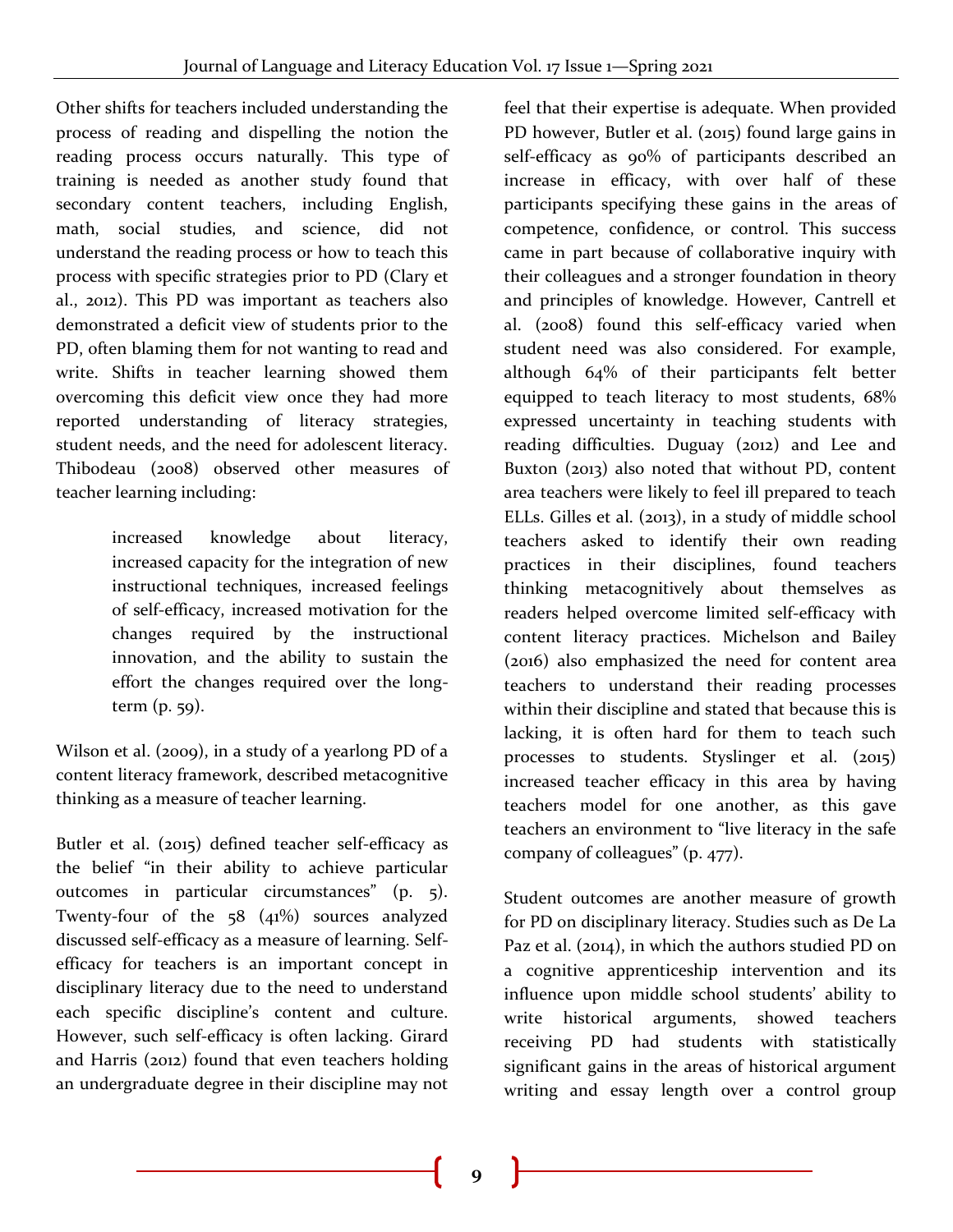without such PD. The teachers with higher fidelity to the PD had students with more significant gains, although all teachers with the PD had students improve more than the control group. Other studies such as Taylor and Gordon (2014), in a study of collaborative ongoing PD, also showed gains for adolescent literacy, but with other student measures such as reading proficiency. Although such studies show PD on disciplinary literacy has the potential to influence both teaching and student learning, more studies are needed that focus on student outcomes when examining PD related to disciplinary literacy (McDonald et al., 2008). This need is not just specific to disciplinary literacy, however, as research has found gaps in other education literature suggesting more attention be paid to PD and student outcomes (Borko, 2004; Collopy, 2008; Howell et al., 2017). Lee and Buxton (2013) discussed the need for more research on increasing teacher content knowledge and delivering that content so that it supports student achievement. Understanding student outcomes is important not only to understand the influence of PD, but also for teacher buy-in and designing future PD (Thibodeau, 2008; Wardrip et al., 2015). It is vital for teachers to see the impact of student learning to understand the relevance of the PD, and a "focus on student learning is central to maintaining focus on students" (Wardrip et al., 2015, p. 449). When considering these student outcomes, it is also important to remember they are context-dependent (Oliveira et al., 2013).

## **Professional Development Model**

Desimone (2009) found research supports the following essential features of effective professional development overall: content focus, active learning, coherence, duration, and collective participation. In PD specific to disciplinary literacy, the element of duration is one focus. The studies of this review paid particular attention to offering more than what

Sulzer et al. (2002, p. 38) described as "sit and get" PD, in which teachers are given a one-time PD. Instead, the majority of sources included description of systemic, sustained PD including workshops or in-services followed by additional training including classroom visits, coaching, and hands-participation (Adams & Pegg 2012; Cantrell et al., 2008; De La Paz et al., 2014; Gold et al., 2011; Townsend, 2015). However, De La Paz et al. (2014) noted that despite this drive for sustained PD efforts, there were times when its implementation was limited by constraints from school or district officials.

Other noteworthy approaches to sustaining PD included using *rounds* (Gold et al., 2011) and *observation-reflection cycles* (Townsend,2015). Gold et al. (2011) studied PD aimed at improving literacy in Philadelphia's high schools. Part of this framework included *rounds*, which were defined as "the practice of teachers visiting each other's classrooms in order to observe, share and form professional communities of practice" (p. i). They found this PD element was important in sustaining the knowledge teachers gained in other PD opportunities. To extend PD given in workshops, Townsend (2015) implemented *observationreflection cycles*: "In each cycle, a university researcher would observe and video-record one of the teachers teaching a lesson. The teacher would watch the recording, and a follow-up reflection would take place" (p. 381). They noted such individual attention was needed as teachers no longer adopted common strategies across disciplines but integrated strategies as needed to their own teaching ecology. As literacy practice is changing, so must its PD change and help teachers "come closer to approximating an apprenticeship model in the disciplines" (Townsend, 2015, p. 387). Several sources including Cantrell et al. (2008) and Biancarosa (2012) echoed this call to change PD related to disciplinary literacy so it reflects practices embedded in disciplines. Other commonalities in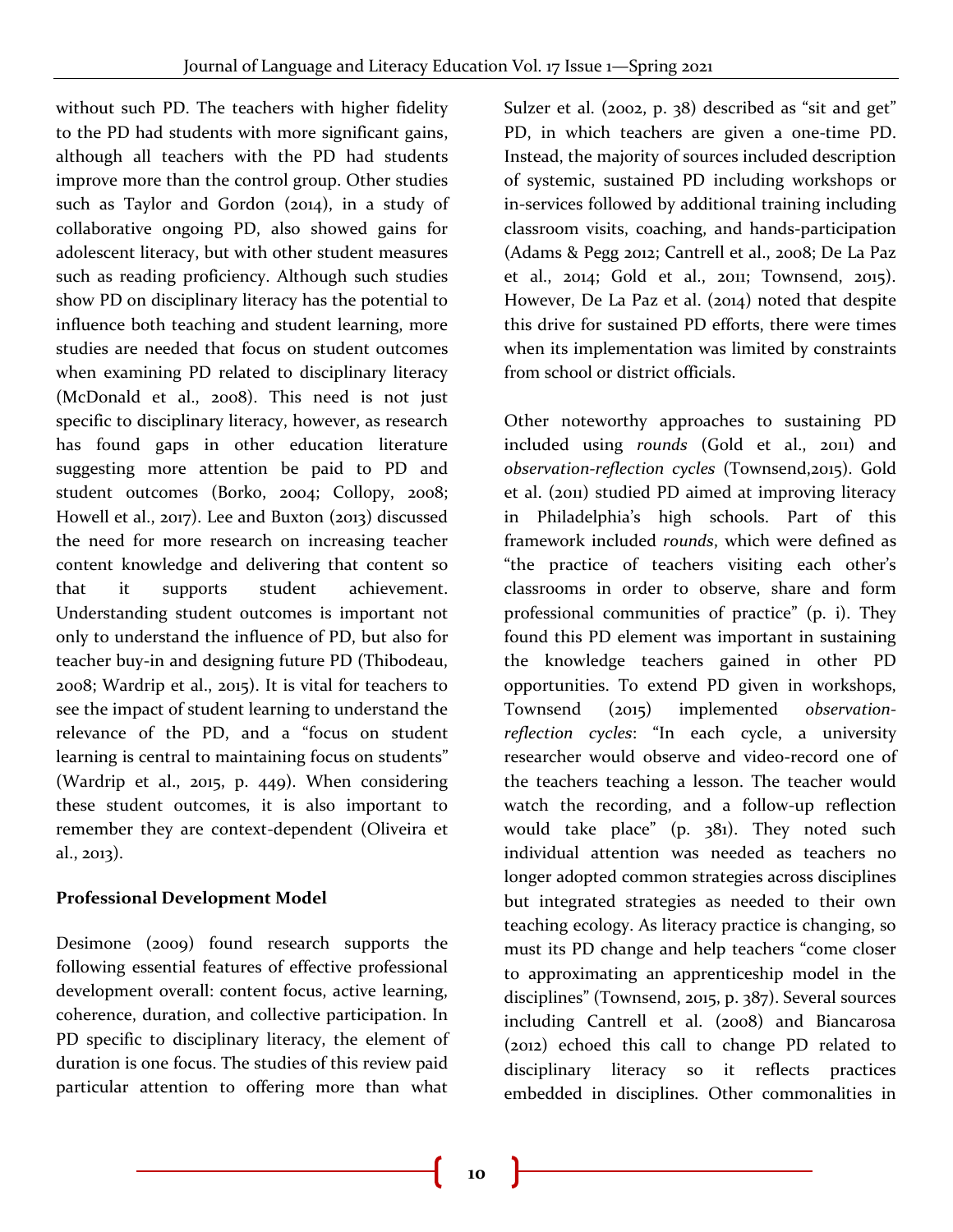the PD for disciplinary literacy included a call for inquiry (Butler et al., 2015; Fancsali et al., 2007; Ness 2007), need for collaborative models (Binkley et al., 2011; Cantrell et al., 2008; Dobbs et al., 2016; Sulzer et al., 2002), and the inclusion of literacy coaching as part of the model (Campbell & Sweiss, 2010; Cantrell et al., 2008).

Of the 47 sources describing various types of PD models related to disciplinary literacy, only 5 described online efforts of implementing PD. Although research has noted the struggles with implementing PD online and its dependence upon context (see Hunt-Barron et al., 2015), we were surprised that in an increasingly digital age, there was not more discussion of the affordances and challenges of this type of implementation, and this is an area where further research seems warranted. These few studies included Lewis et al. (2007) who discussed state-wide efforts, such as those in North Carolina, to provide PD options related to disciplinary literacy in the form of online courses for content area teachers. Others discussed online PD efforts as an approach to sustaining the learning from PD (Adams & Pegg 2012; Lannin et al., 2014). Participants in Lannin et al.'s (2014) study of content area writing used a class Ning, or social networking platform, as a way to continue collaboration begun in the PD. Adams and Pegg (2012) used technology in the form of a project website as a platform for participants to access PD resources as well as a discussion platform. In Styslinger et al. (2015), selected teachers blogged about their PD, giving rural teachers flexibility as well as room to go beyond their school environment in their learning. Alvermann et al. (2011) was the singular study that did not discuss digital tools in terms of an extension of conventionally delivered PD; instead, they observed online pedagogical training in the form of nine modules in which participants used disciplinary knowledge as a way to approach instructional strategies appropriate for their pedagogical context.

Collaboration was one of the most commonly reported critical features of PD for disciplinary literacy. Collaboration occurred in many forms with teachers, coaches, and researchers learning from one another through modeling, supporting one another, and sharing knowledge (Binkley et al., 2011; Jones & Lee, 2014). Collaboration occurred across peers, teams, and with coaches (Cantrell et al., 2008). In addition, studies discussed the necessity that collaboration occur within a discipline and across disciplines to overcome the isolation teachers, especially secondary teachers, often faced (Clary et al., 2012; Ippolito et al., 2014; Thibodeau, 2008; Wardrip et al., 2015). In Jones and Lee (2014), participants rated 13 forms of PD; a common reason for rating PD types highly was collaboration with colleagues. Another study suggested such collaboration can have positive influences on teacher practice related to content literacy, student performance, and for the school as a whole (Thibodeau, 2008). However, Dobbs et al*.* (2016) noted that those collaborating might have different priorities, some focusing on products, such as lesson planning and assessment, while others more on processes, such as how to use planning meetings. Regardless, effective leadership is needed to guide collaboration to be inclusive of both the process and products of orienting the collaboration of teachers beyond their individual classrooms. This learning to work together may be a point of PD on its own, does not form inadvertently (Michelson & Bailey, 2016), and is especially needed in secondary settings (Styslinger et al., 2015).

#### **Discussion**

In reviewing the four focused codes discussed, we saw theoretical codes emerge demonstrating both successes and challenges in disciplinary literacy with implications for the future. These theoretical codes help us address our second research question: What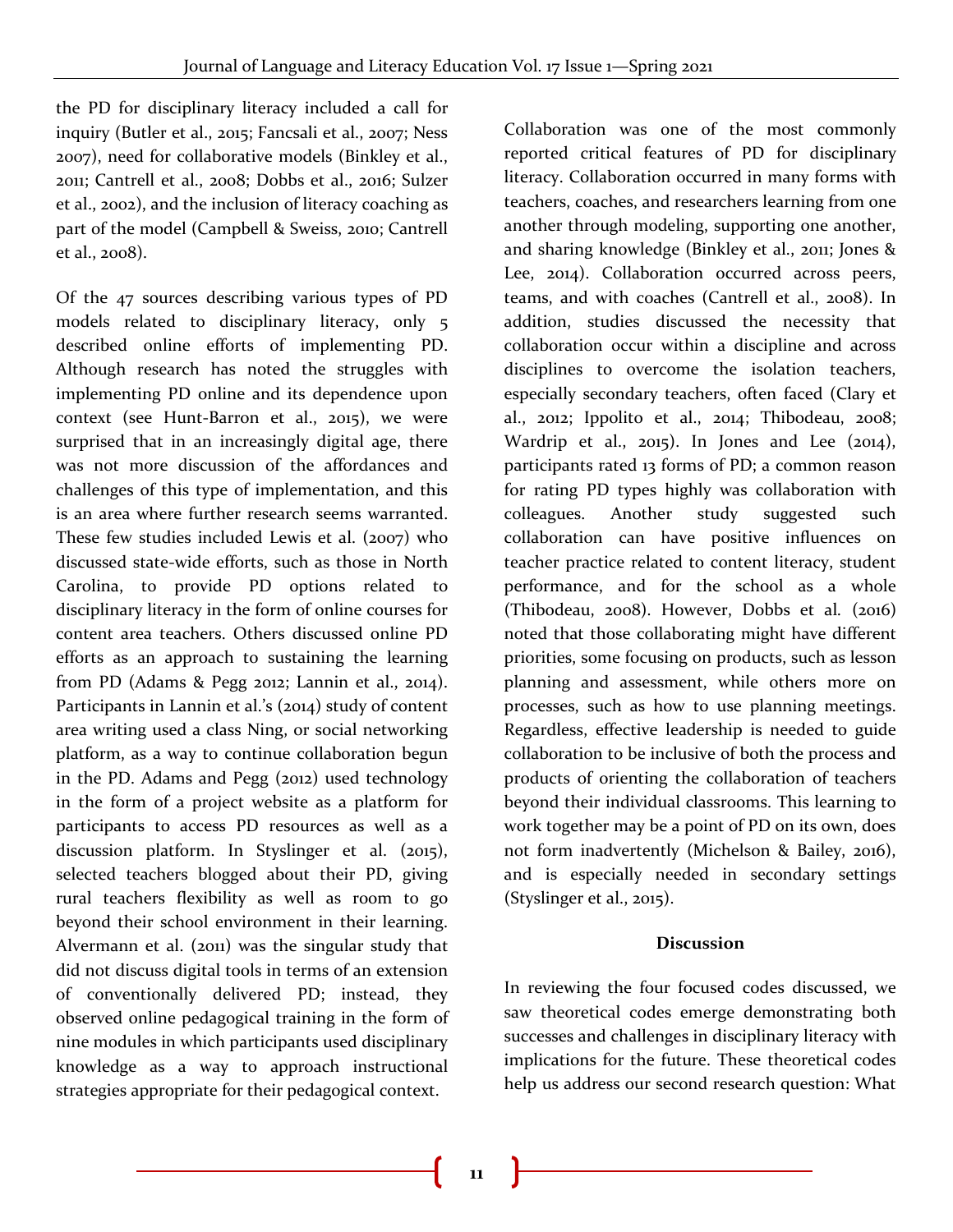are the implications for the future needs of teachers regarding PD and disciplinary literacy? Thus, in the following section, we will discuss these successes, including the recognition of needs in disciplinary literacy and a willingness to collaborate, followed by the challenges that remain, specifically, how disciplinary literacy might be further contextualized and integrated.

### **Successes in Recognizing Needs and Forging Collaborations**

Part of the success of reviewed research is the recognition that disciplinary literacy must entail standards and measures of progress toward those

standards, although there are certainly those that dispute how those standards and measures are implemented (e.g., Burke, 2016). The Common Core State Standards are inclusive of disciplinary literacy

(Duguay, 2012; Gilles et al., 2013; Zygouris-Coe, 2012), which may serve as a catalyst for needed PD of teachers on the teaching of disciplinary literacy. Yet, to understand how and what

progress is being made toward these standards, the field is in need of measures of disciplinary literacy (Biancarosa, 2012). While high-stakes testing can have detrimental influence upon disciplinary literacy (Schoenbach et al*.*, 2010), effective formative and summative assessments are needed not only to understand students' learning, but also to gauge teacher learning (Butler et al., 2015; Gilles et al., 2013). Developing these needed assessments may be an effective and needed form of PD for disciplinary literacy (Butler et al., 2015). In assessments, disciplinary instruction, and PD overall, more attention is needed to differentiate for the local ecologies of classrooms, including populations such

**"Collaboration is especially important to help teachers and literacy coaches integrate disciplinary literacy and overcome the lagging self-efficacy needed to integrate content and pedagogical knowledge."**

as ELLs (Lee & Buxton, 2013; Meltzer & Hamann, 2006; Snow et al., 2008).

Another strength of disciplinary literacy integration and the PD of teachers is the focus on collaboration. The research available on PD as it related to disciplinary literacy discussed the varying roles and relationships integral to such work. These roles were addressed in PD models that were not one-time attempts at teacher development (Sulzer et al., 2002). These collaborations were important between figures within schools such as literacy coaches, PD administrators, school leadership, and teachers, in addition to between schools and institutes of higher education and between research partners (Clary et

> al., 2012). Collaboration is especially important to help teachers and literacy coaches integrate disciplinary literacy and overcome the lagging selfefficacy needed to integrate content and pedagogical knowledge (Strahan et al., 2010). School leadership has both direct and indirect effects on teachers' disciplinary literacy, and more research is needed, in

particular, on those indirect influences (Oliveira et al., 2013). In addition, studies may address how research partners can become part of the PD of teachers' disciplinary literacy. Wardrip et al. (2015) suggested this possibility but stated that research on such partnerships and their influence on teacher development are limited.

#### **Challenges to Context and Integration**

Moje (2015) encouraged the understanding of disciplinary literacy as more than the practices within a subject or content area. Rather, Moje suggested that disciplinary literacy is understanding disciplines as cultures and subcultures not only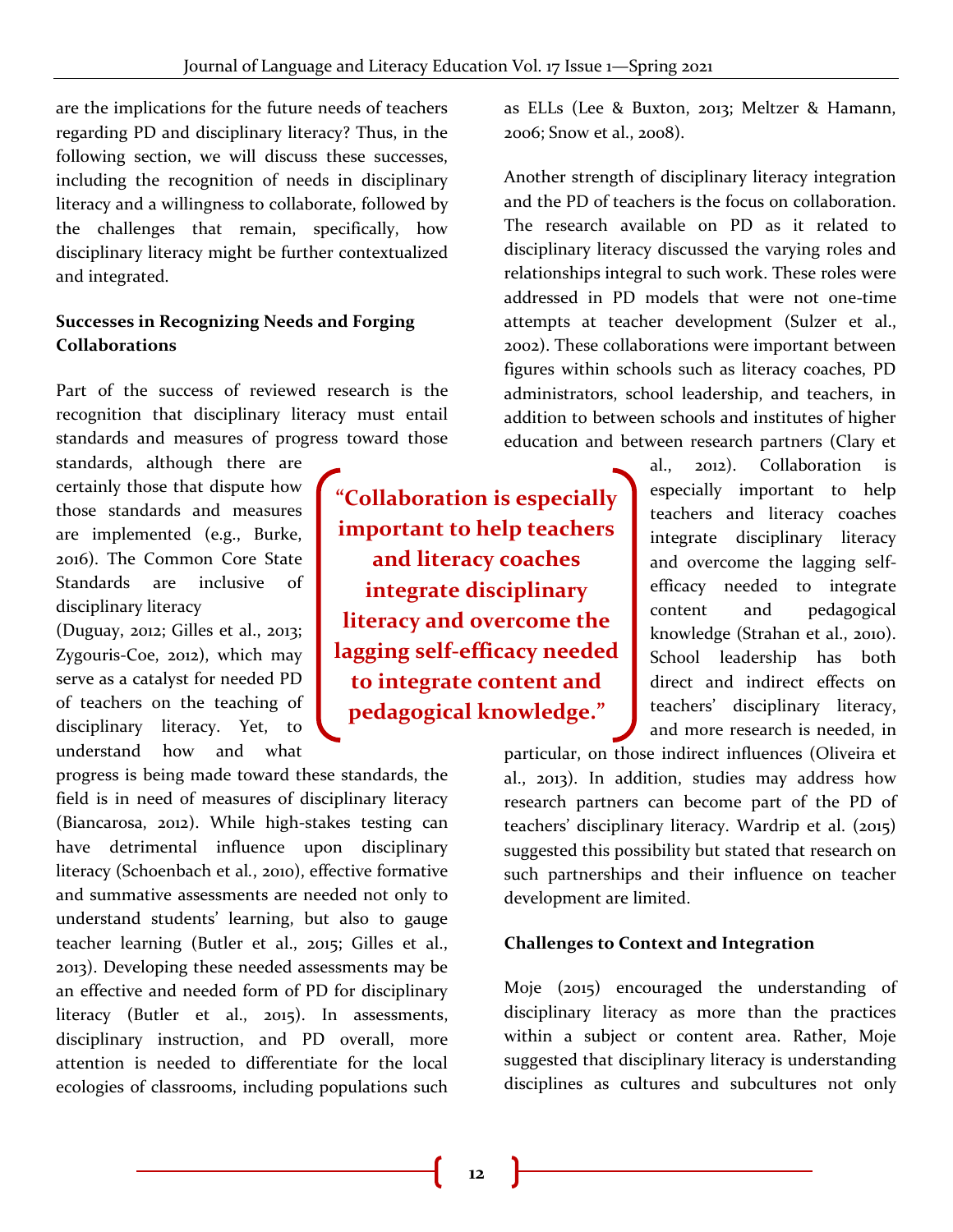requiring a knowledge of literacy practices, but also of the emotions, values, and interactions of these cultures. Thus, this robust definition rejected looking at either the domains or the practices within those domains in silos. However, this approach is not currently reflected in the literature and is therefore a gap in how we are preparing teachers to enact disciplinary literacy. Not only was disciplinary literacy compartmentalized as it was typically addressed in social studies, mathematics, science or English/language arts, but this instruction also focused on strategies specific to standards in subject areas rather than the disciplinary practices. The majority of sources addressing disciplinary literacy

focused on strategies for learning vocabulary, comprehension, and other discrete skills rather than how one might approach those skills based upon the culture of the discipline. Although sources demonstrated potential of such an approach (Binkley et al., 2011; Boyd et al., 2012), they also noted that even once teachers had received PD, they still struggled to see how literacy practices might be discipline specific (Cantrell et al., 2008). Thus, an

**"The research needed regarding digital and disciplinary literacy must go beyond its limited recognition of a need for more digital inclusion and address how such implementation is to occur as an integrated part of the culture of the discipline."**

area of further research is not only what literacy practices are discipline specific, but how to teach these strategies, and how to structure PD so teachers retain such practices. This suggests PD requires shifts in instructional practice, with PD delivered in ways that make disciplinary teaching less opaque and increasingly contextual.

Finally, there is a need in the PD of teachers of disciplinary literacy to integrate their training across contexts of pedagogical content knowledge. As previously mentioned, research informing teachers about disciplinary literacy was limited to core

subject areas and missing from this research was how disciplinary literacy could be enacted across disciplines. When such efforts are made, research has shown that it helps create a literacy culture in education that is currently lacking (Sulzer et al., 2002; Wardrip et al., 2015). Yet teachers report that they are not receiving training that brings disciplines together (Thibodeau, 2008). Also, missing from this discussion was how the digital realm is related to disciplinary literacy and its PD. Technology was neither addressed in how it is used to further disciplinary literacy nor how it might be utilized to develop PD on disciplinary literacy. The research needed regarding digital and disciplinary

> literacy must go beyond its limited recognition of a need for more digital inclusion and address how such implementation is to occur as an integrated part of the culture of the discipline. Teachers' struggle with this integration is documented by studies such as Hutchison and Reinking (2011). Efforts to build such a research base are underway from journals such as *Journal of Adolescent and Adult Literacy*. In their column on bridging digital and

disciplinary literacies, Manderino and Castek (2016) described the need for such knowledge for students: "Learners' ability to use the Internet's networking and knowledge-building resources is only as good as their skills in disciplinary inquiry: asking questions, constructing meaning from data, generating creative solutions, and reflecting on how to improve these solutions for different contexts" (p. 79). In addition, to both extend and support conventional PD and as a means of delivering PD to teachers, there needs to be further research into technology as a component of disciplinary PD (Adams & Pegg, 2012; Alvermann 2011; Howell et al., 2021).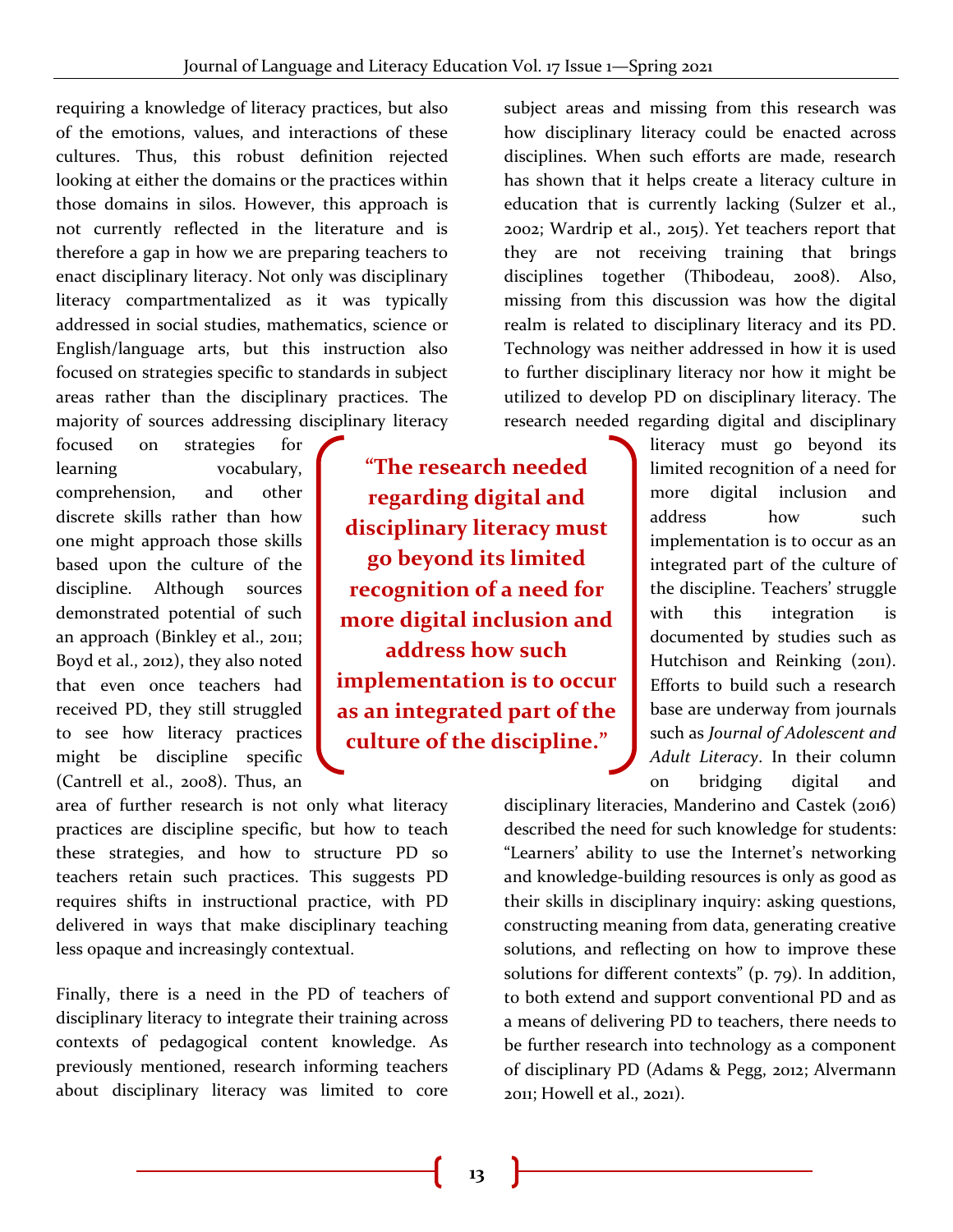#### **Limitations**

The method of systematic reviews has the benefit of exploring barriers, strengths, and needs in a certain area, but by focusing on one area, there enters a weakness: by applying specific search criteria, more holistic research on the topics may be excluded (Grant & Booth, 2009). Thus, we purposely sought to understand the crossroads of disciplinary literacy and professional development for in-service teachers. Yet, by focusing on this intersection, we acknowledge research important to both professional development and disciplinary literacy may have been missed. Furthermore, we acknowledge, as others do (see Brozo et al., 2013), that this review is a necessary continuation of the relatively new field of disciplinary literacy, and we hope it consolidates past research and incites needed research for the future.

#### **Conclusion**

Moje (2015) concluded a framework for disciplinary literacy with a call for professional development: "Finally, teachers need both teaching and planning time and professional learning supports to enact demanding disciplinary literacy teaching practices"

(p. 273). Although experts disagree on the definition of disciplinary literacy, especially as it relates to content area literacy (cf., Dunkerly-Bean & Bean 2016; Shannahan, 2017), there is agreement that more PD is needed for teachers enacting literacy strategies specific to their disciplines (Dunkerly-Bean & Bean, 2016; Moje, 2015). While there are several conceptual arguments that focus on the *what* of disciplinary literacies and give detailed history of what encapsulates the definition of disciplinary literacy (Dunkerly-Bean & Bean, 2016; Moje, 2015), that work does not focus on *how* to prepare teachers to face the implementation of such instruction. We discuss the successes and challenges of PD related to disciplinary literacy, with particular focus on the *how*—the need to show teachers how to integrate strategies and differentiate instruction, calls for measures, the structure of past and potential PD, and collaboration to support teachers—with the hope that this synthesis of research will provoke intentional design of more PD for teachers. We hope that disciplinary literacy PD in turn drives positive student outcomes as some research has already begun to suggest (De La Paz et al., 2014; Taylor & Gordon, 2014).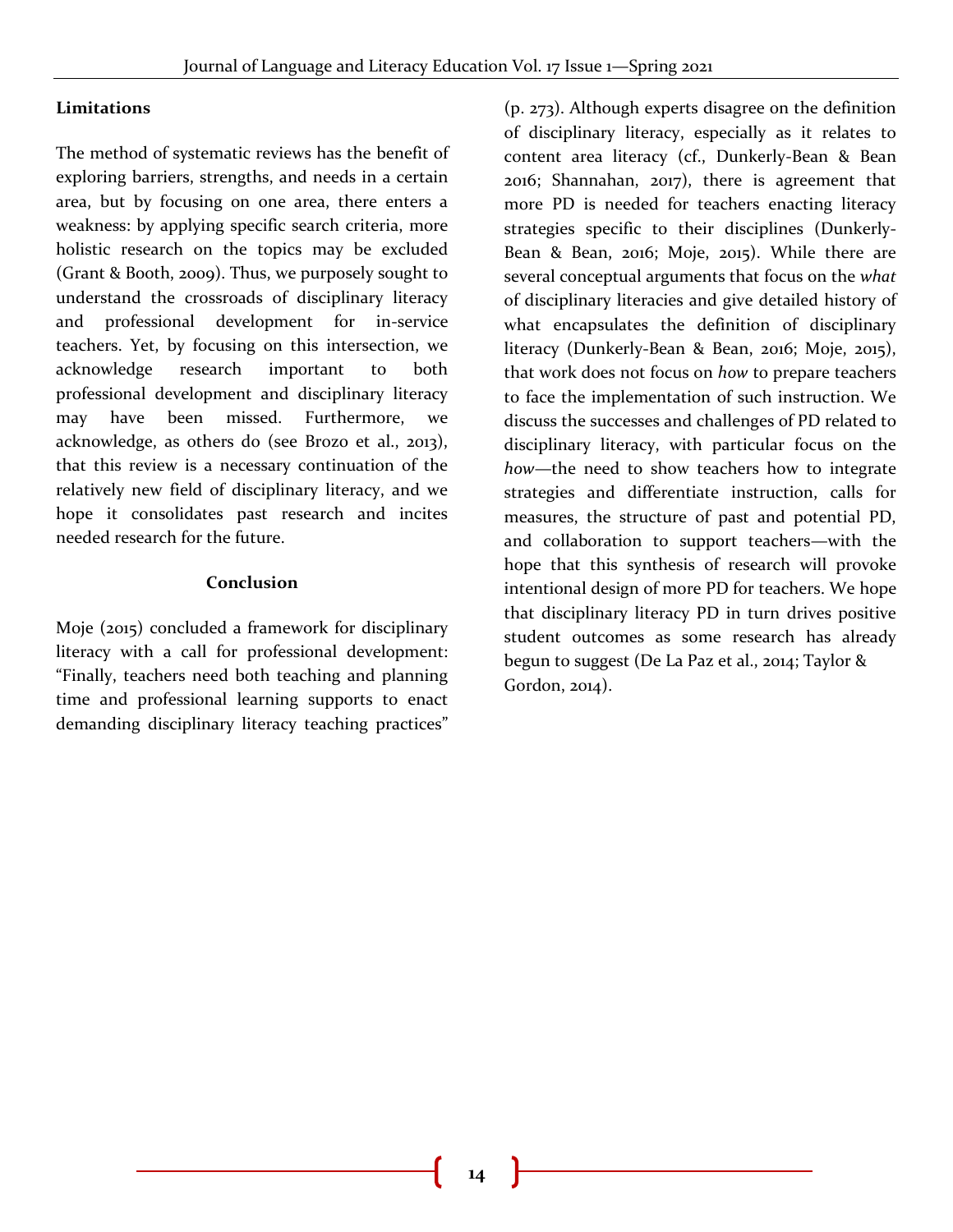#### **References**

- Adams, A.E., & Pegg, J. (2012). Teachers' enactment of content literacy strategies in secondary science and mathematics classes. *Journal of Adolescent & Adult Literacy*, *56*(2), 151-161. https://doi.org/10.1002/JAAL.00116
- Alvermann, D., Friese, E., Beckmann, S., & Rezak, A. (2011). Content area reading pedagogy and domain knowledge: a Bourdieusian analysis. *The Australian Educational Researcher*, *38*(2), 203-220.

Biancarosa, G. (2012). Adolescent literacy: More than remediation. *Educational Leadership, 69*(6), 22-27.

- Binkley, R., Keiser, M., & Strahan, D. (2011). Connected coaching: How three middle school teachers responded to the challenge to integrate social studies and literacy. *Journal of Social Studies Research*, *35*(2), 131-163.
- Boardman, A.G., Klingner, J.K., Buckley, P., Annamma, S., & Lasser, C.J. (2015). The efficacy of collaborative strategic reading in middle school science and social studies classes. *Reading and Writing*, *28*(9), 1257-1283. https://doi.org/10.1007/s11145-015-9570-3
- Borko, H. (2004). Professional development and teacher learning: Mapping the terrain. *Educational Researcher*, *33*(8), 3-15.
- Boyd, F.B., Sullivan, M.P., Popp, J.S., & Hughes, M. (2012). Vocabulary instruction in the disciplines. *Journal of Adolescent & Adult Literacy*, *56*(1), 18-20. https://doi.org/10.1002/JAAL.00097
- Brozo, W., Moorman, G., Meyer, C., & Stewart, T. (2013). Content area reading and disciplinary literacy: A case for the radical center. *Journal of Adolescent & Adult Literacy*, *56*(5), 353–357. https://doi.org/10.1002/jaal.153
- Burke, L., McCluskey, N., Williamson, E., Rebarber, T., & Estrada, W. (2016). *Common core and the centralization of American education.* The Heritage Foundation.
- Butler, D.L., Schnellert, L., & MacNeil, K. (2015). Collaborative inquiry and distributed agency in educational change: A case study of a multi-level community of inquiry. *Journal of Educational Change*, *16*(1), 1- 26. https://doi.org/10.1007/s10833-014-9227-z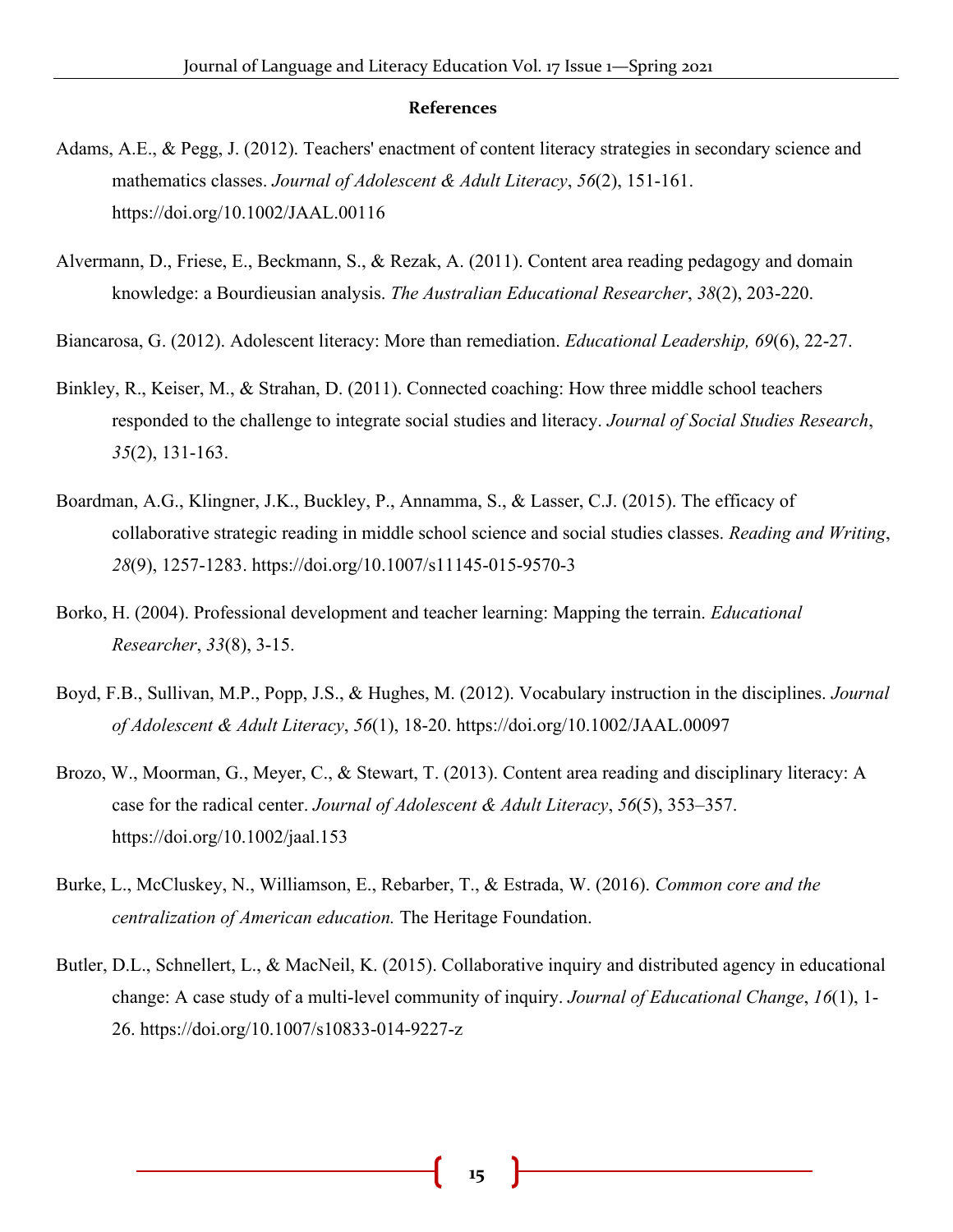- Campbell, M.B., & Sweiss, C.I. (2010). The secondary literacy coaching model: Centrality of the standards and emerging paradigms. *Journal of Reading Education*, *35*(3), 39-46.
- Cantrell, S., Burns, L., & Callaway, P. (2008). Middle- and high-school content area teachers' perceptions about literacy teaching and learning. *Literacy Research and Instruction*, *48*(1), 76-94. https://doi.org/10.1080/19388070802434899
- Carpenter, B.D., Achugar, M., Walter, D., & Earhart, M. (2015). Developing teachers' critical language awareness: A case study of guided participation. *Linguistics and Education*, *32*, 82-97. https://doi.org/10.1016/j.linged.2015.03.016
- Cervetti, B., Barber, J., Dorph, R., Pearson, P., & Goldschmidt, P. (2012). The impact of an integrated approach to science and literacy in elementary school classrooms. *Journal of Research in Science Teaching*, *49*(5), 631–658. https://doi.org/10.1002/tea.21015
- Charmaz, K. (2014). *Constructing grounded theory*. Sage.
- Clark, L., Majumdar, S., Bhattacharjee, J., & Hanks, A.C. (2015). Creating an atmosphere for stem literacy in the rural south through student-collected weather data. *Journal of Geoscience Education*, *63*(2), 105- 115.
- Clary, D. M., Styslinger, M. E., & Oglan, V. A. (2012). Literacy learning communities in partnership. *School-University Partnerships, 5*(1), 28-39.
- Collopy, R. M. (2008). Professional development and student growth in writing. *Journal of Research in Childhood Education, 23*(2), 163-178.
- Darling-Hammond, L., Hyler, M. E., & Gardner, M. (2017). *Effective teacher professional development.* Learning Policy Institute. https://learningpolicyinstitute.org/sites/default/files/productfiles/Effective\_Teacher\_Professional\_Development\_REPORT.pdf.
- De La Paz, S., Felton, M., Monte-Sano, C., Croninger, R., Jackson, C. Deogracias, J. S., & Hoffman, B. P. (2014). Developing historical reading and writing with adolescent readers: Effects on student learning. *Theory and Research in Social Education, 42*(2), 228-274. https://doi.org/10.1080/00933104.2014.908754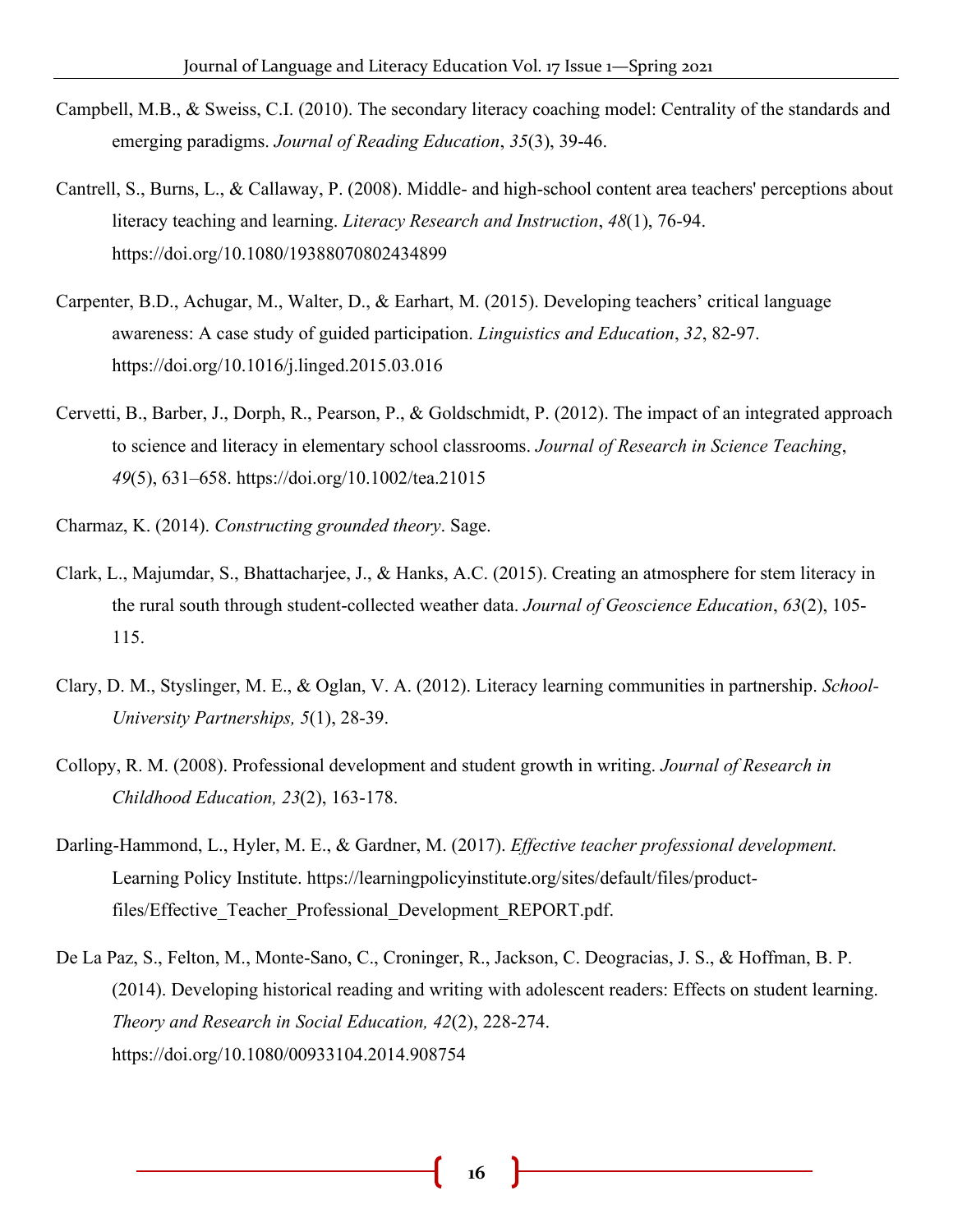- DeFrance, N. L., & Fahrenbruck, M. L. (2016). Constructing a plan for text-based Discussion. *Journal of Adolescent and Adult Literacy*, *59*(5), 575-585. https://doi.org/10.1002/jaal.477
- Desimone, L. M. (2009). Improving impact studies of teachers' PD: Toward better conceptualizations and measures. *Educational Researcher, 3*(38), 181-199. https://doi.org/10.3102/0013189X08331140
- Dobbs, C. L., Ippolito, J., & Charner-Laird, M. (2016). Creative tension: Turn the challenges of learning together into opportunities. *Journal of Staff Development*, *37*(6), 28-31.
- Duguay, A. (2012). *CREATE: A comprehensive model for instruction of academic language and literacy in the content areas.* Center For Research on The Educational Achievement and Teaching of English Language Learners.
- Dunkerly-Bean, J., & Bean, T. (2016). Missing the *savoir* for the *connaissance*: Disciplinary and content area literacy as regimes of truth. *Journal of Literacy Research, 48(*4), 448-475. https://doi.org/10.1177/1086296X16674988
- Fancsali, C., Jacobs, L., & Weinbaum, A. (2007). *Building capacity for professional development in adolescent reading: The National Writing Project's national reading initiative (Evaluation Summary Report 2003- 2006).* Academy for Educational Development.
- Fang, Z. (2014). Preparing content area teachers for disciplinary literacy instruction: The role of literacy teacher educators. *Journal of Adolescent and Adult Literacy*, *57*(6), 444-448. https://doi.org/10.1002/jaal.269
- Frey, N. (2006). 'We can't afford to rest on our laurels': Creating a district-wide content literacy instructional plan. *NASSP Bulletin*, *90*(1), 37-48. https://doi.org/10.1177/0192636505283862
- Gebhard, M. (2010). Teacher education in changing times: A systemic functional linguistics (SFL) perspective. *TESOL Quarterly*, *44*(4), 797-803. https://doi.org/10.5054/tq.2010.237335
- Gilles, C., Wang, Y., Smith, J., & Johnson, D. (2013). 'I'm no longer just teaching history.' PD for teaching Common Core State Standards for literacy in social studies. *Middle School Journal, 44*(3), 34-43.
- Girard, B., & Harris, L. M. (2012). Striving for disciplinary literacy instruction: Cognitive tools in a world history course. *Theory and Research in Social Education*, *40*(3), 230-259. https://doi.org/10.1080/00933104.2012.705183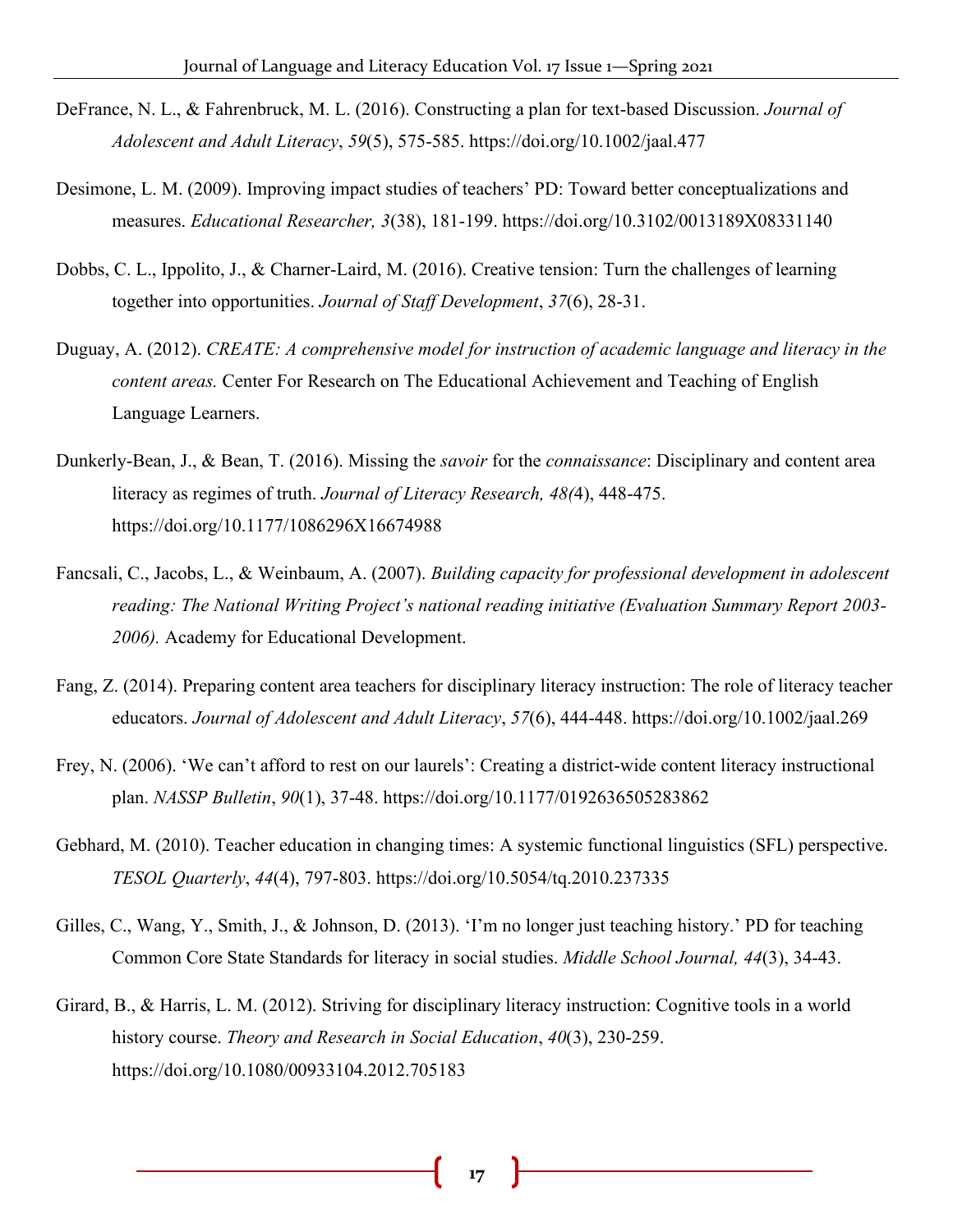- Gold, E., Edmunds, K., Maluk, H., & Reumann-Moore, R. (2011). Boosting adolescent and young adult literacy: An examination of literacy teaching and learning in Philadelphia's accelerated high schools. *Research for Action*.
- Grant, M., & Booth, A. (2009). A typology of reviews: an analysis of 14 review types and associated methodologies. *Health Information and Libraries Journal*, *26*(2), 91–108. https://doi.org/10.1111/j.1471-1842.2009.00848.x
- Gross, P. A. (2010). Not another trend: Secondary-level literacy coaching. *The Clearing House: A Journal of Educational Strategies, Issues, And Ideas, 83*(4), 133-137. https://doi.org/10.1080/00098651003774844
- Gutchewsky, K., & Curran, J. (2012). Supporting older students' reading*. Educational Leadership,* 69.
- Hillman, A. M. (2014). A literature review on disciplinary literacy. *Journal of Adolescent and Adult Literacy, 57*(5), 397-406. https://doi.org/10.1002/jaal.256
- Hinchman, O., & O'Brien, D.G. (2019). Disciplinary literacy: From infusion to hybridity. *Journal of Literacy Research*, *51*(4), 525–536. https://doi.org/10.1177/1086296X19876986
- Howell, E., Hunt-Barron, S., Kaminski, R., & Sanders, R. (2017). Teaching argumentative writing to teachers and students: Effects of professional development. *Professional Development in Education, 44*(2), 169- 189. https://10.1080/19415257.2016.1272478
- Howell, E., Perez, S., & Abraham, W. (2021). Toward a professional development model for writing as a digital, participatory process. *Reading Research Quarterly*, *56*(1), 95–117. https://doi.org/10.1002/rrq.294
- Hunt-Barron, S., Tracy, K. N., Howell, E., & Kaminski, R. (2015). Obstacles to enhancing professional development with digital tools in rural landscapes. *Journal of Research in Rural Education*, *30*(2), 1-14.
- Hutchison, A., & Reinking, D. (2011). Teachers' perceptions of integrating information and communication technologies into literacy instruction: A national survey in the United States. *Reading Research Quarterly*, *46*(4), 312-333. https://doi.org/10.1002/RRQ.002
- Ippolito, J., Dobbs, C. L., & Charner-Laird, M. (2014). Bridge builders: Teacher leaders forge connections and bridge coherence to literacy initiative. *Journal of Staff Development, 35* (3), 22-26.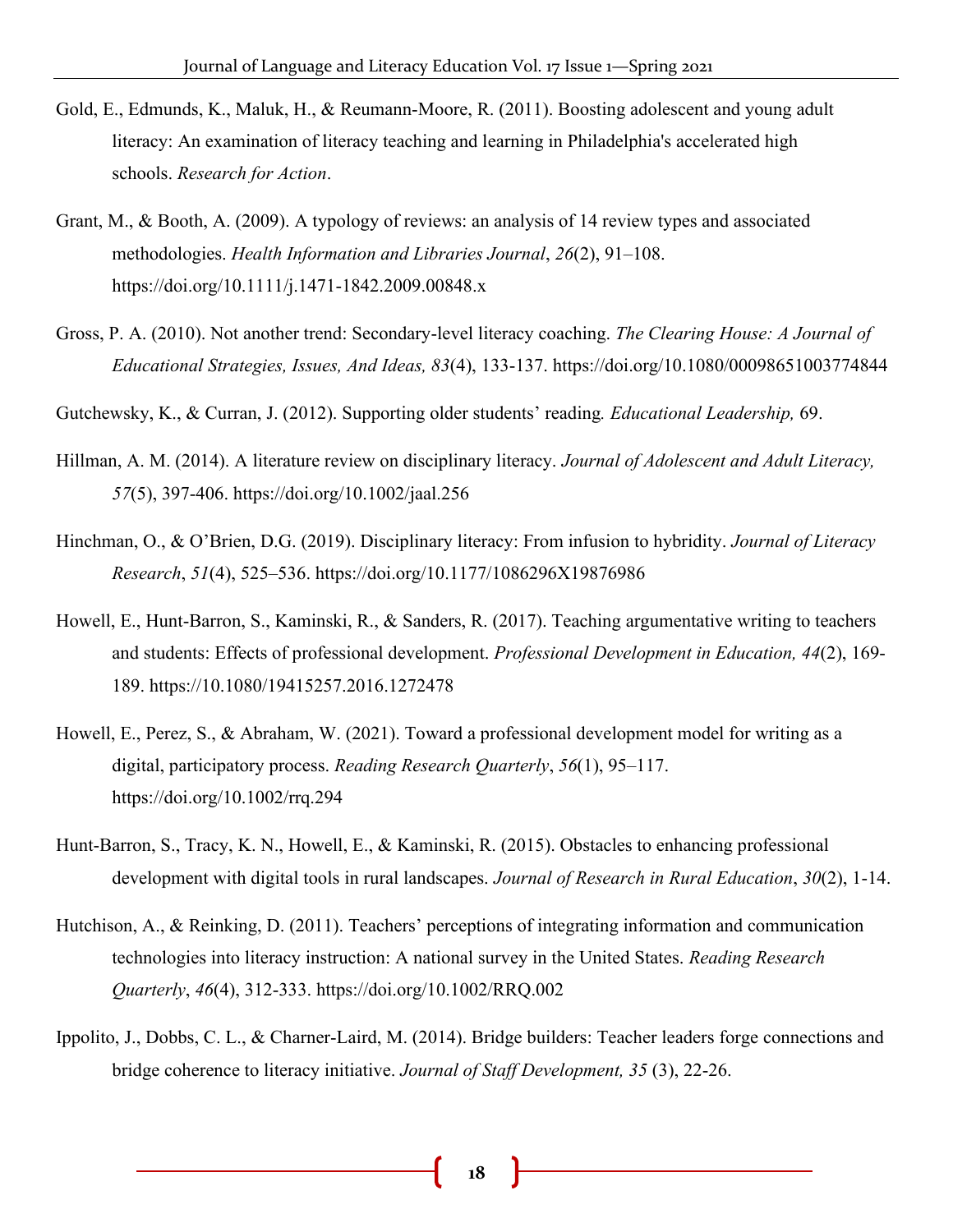- Ippolito, J., Dobbs, C. L., Charner-Laird, M., & Lawrence, J. F. (2016). Delicate layers of learning: Achieving disciplinary literacy requires continuous, collaborative adjustment. *Journal of Staff Development*, *37*(2), 34.
- Jones, S. L., & Lee, E. A. (2014). Literacy-related PD preferences of secondary teachers. *Alberta Journal of Educational Research, 60*(2), 245-263.
- Khan, K., Kunz, R., Kleijnen, J., & Antes, G. (2003). Five steps to conducting a systematic review. *Journal of the Royal Society of Medicine*, *96*(3), 118–121. https://doi.org/10.1258/jrsm.96.3.118
- Kooman, M. H., Weaver, S., Blair, R. B., & Oberhauser, K. S. (2016). Disciplinary literacy in the science classroom. Using adaptive primary literature. *Journal of Research in Science Teaching, 53*(6), 847-894. https://doi.org/10.1002/tea.21317
- Kosanovich, M. L., Reed, D. K., & Miller, D. H. (2010). *Bringing literacy strategies into content instruction: Professional Learning for Secondary-Level Teachers.* Portsmouth, NH: RMC Research Corporation, Center on Instruction.
- Lannin, A. Kohnen, A., Kline, K., Singer, N., Stokers, V., & Knowles, A. (2014). From English language arts teacher to literacy expert: Reimagining our roles. *English Journal, 104*(2), 54-60.
- Lee, O., & Buxton, C. A. (2013). Teacher PD to improve science and literacy achievement of English language learners. *Theory into Practice, 52*(2), 110-117. https://doi.org/10.1080/00405841.2013.770328
- Lewis, K., McColskey, W., Anderson, K., Bowling, T., Dufford-Melendez, K., & Wynn, L. (2007). *Evidencebased decision-making: assessing reading across the curriculum interventions* (Issues and Answers Report, REL 2007–No. 003). U.S. Department of Education, Institute of Education Sciences, National Center for Education Evaluation and Regional Assistance, Regional Educational Laboratory Southeast. http://ies.ed.gov/ncee/edlabs.
- Manderino, M., & Castek, J. (2016). Digital literacies for disciplinary learning: A call to action. *Journal of Adolescent and Adult Literacy*, *60*(1), pp. 79-81. https://doi.org/10.1002/jaal.565
- Margolis, J. (2008). When teachers face teachers: Listening to the resource 'right down the hall'. *Teaching Education*, *19*(4), 293. https://doi.org/10.1080/10476210802425628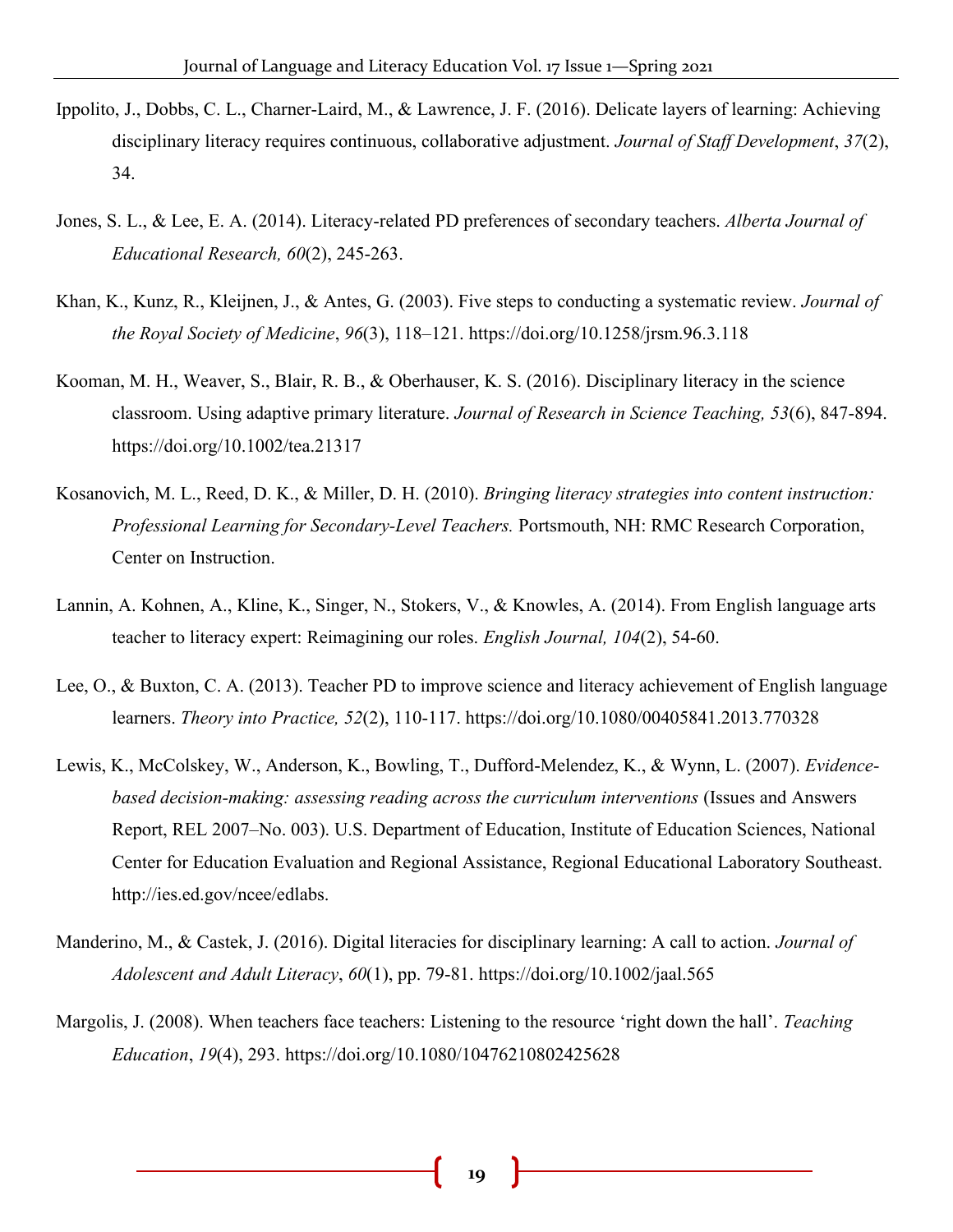- McDonald, T., Thornley, C., Fitzpatrick, R., Elia, A., Stevens, S., Teulilo, G., & McDonald, L. (2008). *Developing teacher–researcher partnerships to investigate best practices: Literacy learning and teaching in content areas of the secondary school.* Teaching and Learning Research Initiative.
- Meltzer, J., & Hamann, E. T. (2006). Double-duty literacy training. *Principal Leadership, 6*(6), 22-27.
- Michelson, J., & Bailey, J. A. (2016). Common goal unites district: Leaders and teachers build literacy and a collective responsibility for student learning. *Journal of Staff Development*, *37*(2), 24-27.
- Minor, E., Desimone, L., Lee, J., & Hochberg, E. D. (2016). Insights on how to shape teacher learning policy: The role of teacher content knowledge in explaining differential effects of professional development. *Education Policy Analysis Archives*, *24*(61), 1-34. 61. https://doi.org/10.14507/epaa.24.2365

Mizell, H. (2010). *Why professional development matters*. Learning Forward.

- Moje, E. B. (2007). Developing socially just subject-matter instruction: A review of the literature on disciplinary literacy teaching. *Review of Research in Education, 31*(1), 1-44. https://doi.org/10.3102/009173X07399946
- Moje, E. B. (2008). Foregrounding the disciplines in secondary literacy teaching and learning: A call for change. *Journal of Adolescent and Adult Literacy*. *52*(2)*,* 96-107. https://doi.org/10.1598/JAAL.52.2.1
- Moje, E. B. (2015). Doing and teaching disciplinary literacy with adolescent learners: A social and cultural enterprise. *Harvard Educational Review, 85*(2), 254-278. https://doi.org/10.17763/0017-8055.85.2.254
- Mucher, S. (2007). Building a culture of evidence through professional development. *The History Teacher*, *40*(2), 265-273.
- National Governors Association Center (NGAC) for Best Practices and Council of Chief State School Officers (CCSSO). (2010). *Common Core State Standards for English language arts and literacy in history/social studies, science, and technical subjects*. Common Core Standards Initiatives. http://www.corestandards.org/ELA-Literacy
- Ness, M. (2007). Reading comprehension strategies in secondary content area classrooms. *The Phi Delta Kappan, 89*(3), 229-231. https://doi.org/10.1177/003172170708900314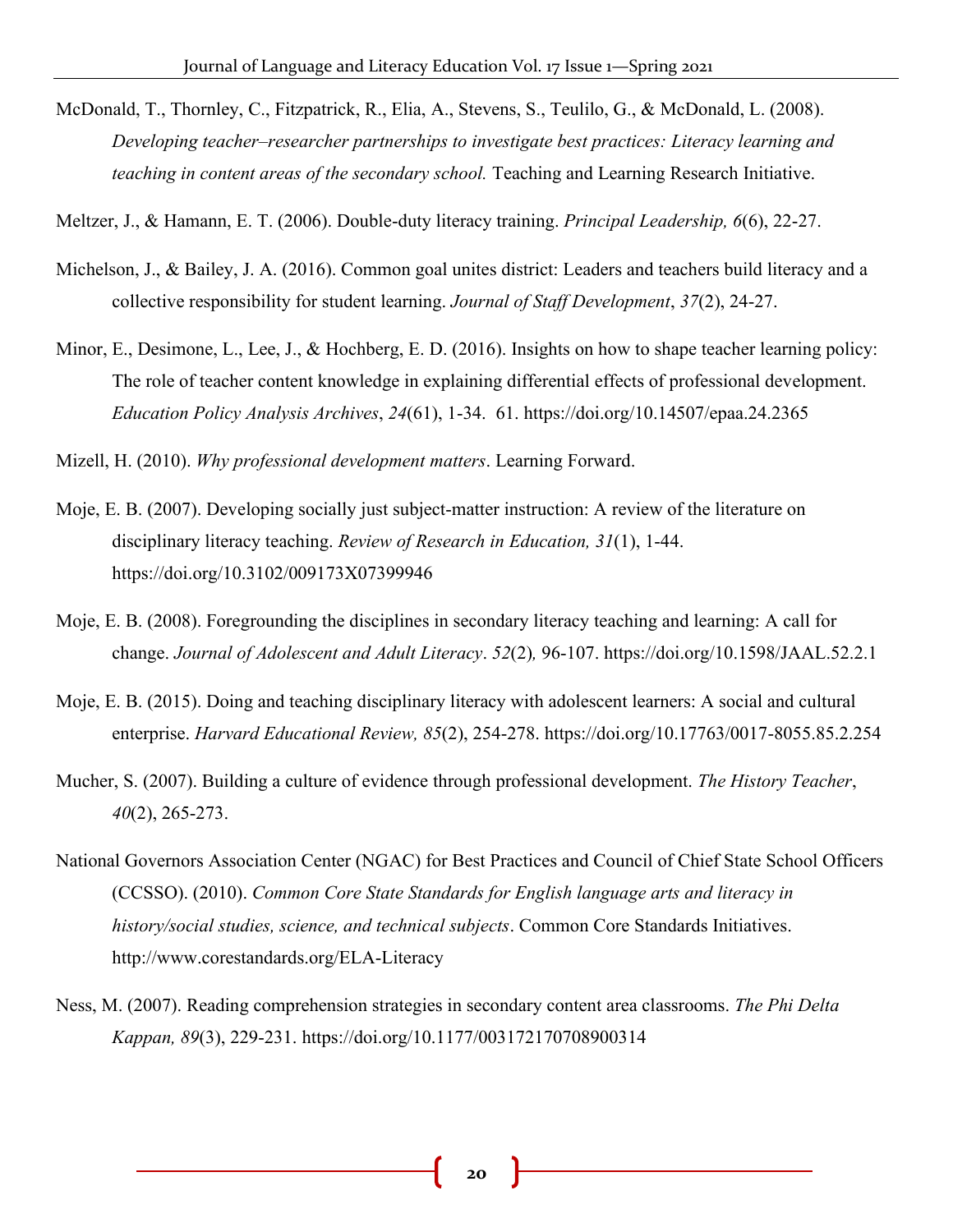- Nichols, W. D., Young, C. A., & Rickelman, R. J. (2007). Improving middle school professional development by examining middle school teachers' application of literacy strategies and instructional design. *Reading Psychology, 28*(1), 97-130. https://doi.org/10.1080/02702710601115497
- O'Brien, D. G., & Stewart, R. A. (1990). Preservice teachers' perspectives on why every teacher is not a teacher of reading: A qualitative analysis. *Journal of Reading Behavior*, *22*(2), 101-129.
- Oliveira, A. W., Wilcox, K. C., Angelis, J., Applebee, A. N., Amodeo, V., & Snyder, M. A. (2013). Best practice in middle-school science. *Journal of Science Teacher Education, 24*(2), 297-322. https://doi.org/10.1007/s10972-012-9293-0
- Polkinghorne, F. W. (2013). Integrated reading literacy interventions (IRLIS): A mixed-method analysis of the perceived characteristics for effective PD. *The Journal of Research in Business Education*, *55*(2), 36-49.
- Rafferty, C. D. (1994). Will it take content literacy to ensure implementation? *Contemporary Education*, *65*(2), 82-85.
- Rush, L. S. (2013). Literacy coaching in Wyoming secondary schools: A situational analysis of roles in context. *Journal of Literacy Research, 45*(3), 267-294. https://doi.org/10.1177/1086296X13493039
- Schleppegrell, M. J., & O'Hallaron, C. L. (2011). Teaching academic language in L2 secondary settings. *Annual Review of Applied Linguistics*, *31*, 3-18. https://doi.org/10.1017/S0267190511000067
- Schoenbach, R., Greenleaf, C. L., & Hale, G. (2010). Framework fuels the need to read. *Journal of Staff Development, 31*(5), 38-42.
- Shannahan, T. (2017, July 30). Don't let content area reading experts confuse you about disciplinary literacy. Shanahan on literacy [Web blog post]. http://www.shanahanonliteracy.com/blog/dont-let-content-areareading-experts-confuse-you-about-disciplinary-literacy#sthash.U4Igt8sc.BQo4VsUu.dpbs
- Shanahan, T., & Shanahan, C. (2008). Teaching disciplinary literacy to adolescents: rethinking content- area literacy. *Harvard Educational Review. 78*(1), 40-59. https://doi.org/10.17763/haer.78.1.v62444321p602101
- Shulman, L. S. (1987). Knowledge and teaching: foundations of the new reform. *Harvard Educational Review, 57*(1), 1. https://doi.org/10.17763/haer.57.1.j463w79r56455411-23.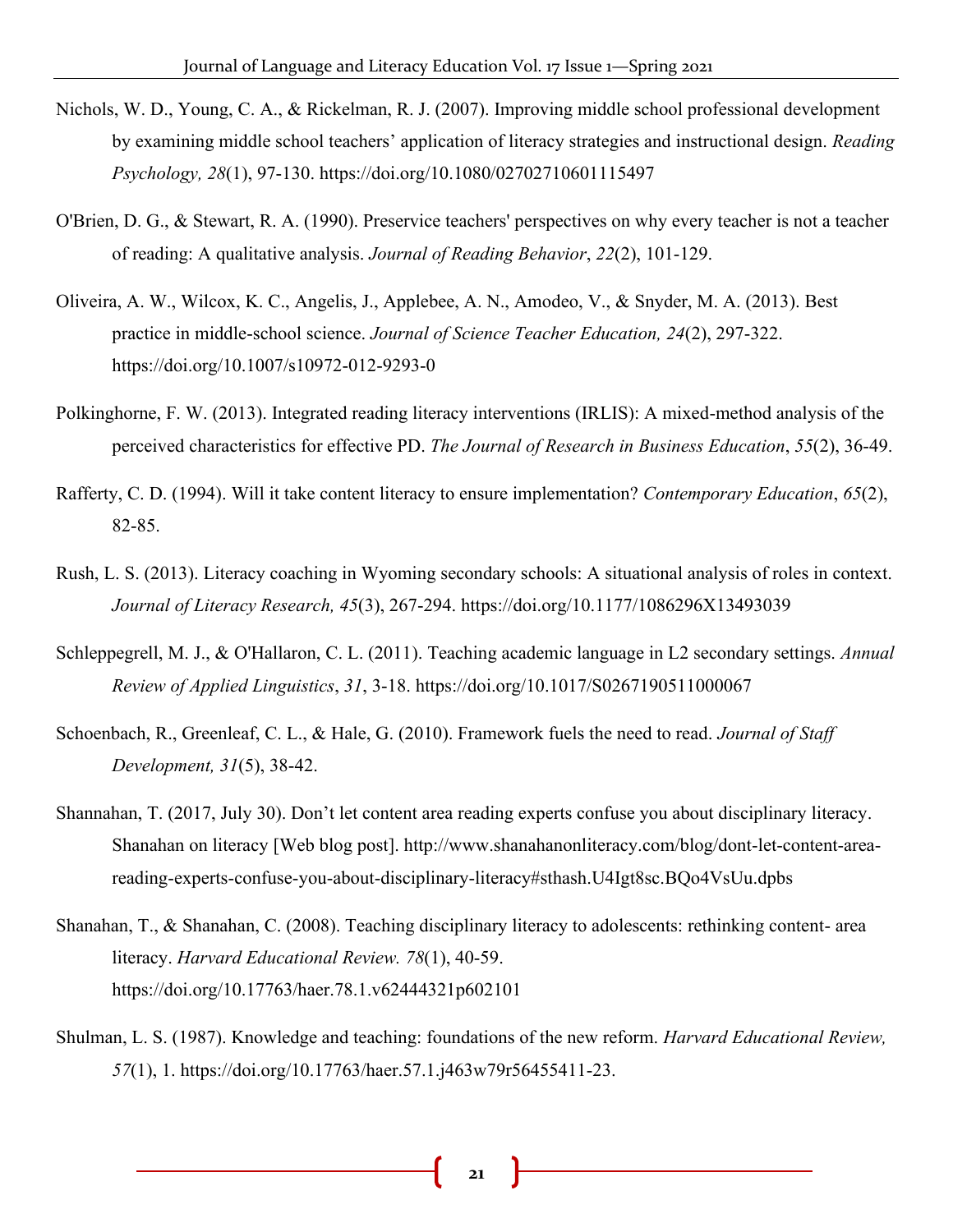- Snow, C. E., Martin, T., & Berman, I. (2008). State literacy plans: Incorporating adolescent literacy. *Harvard Educational Review, 78*(1), 211-230. https://doi.org/10.17763/haer.78.1.m96u215h587348hn
- Strahan, D., Gietner, M., & Lodico, M. (2010). Collaborative PD toward literacy learning in a high school through connected coaching. *Teacher Development, 14*(4), 519-532. https://doi.org/10.1080/13664530.2010.533493
- Styslinger, M. E., Clary, D. M., & Oglan, V. A. (2015). Motivating study groups across the disciplines in secondary schools. *Professional Development in Education*, *41*(3), 467-486. https://doi.org/10.1080/19415257.2014.901235
- Sulzer, D., Wolfson, T., & Rabenburg, P. (2002). It takes a team to ensure literacy. *Principal Leadership (Middle School ed.)*, *2*(7), 35-39.
- Taylor, R. T., & Gordon, W. R., III. (2014). 4 schools, 1 goal: University-district partnership nets results for struggling readers. *Journal of Staff Development, 35*(3), 16-20.
- Thibodeau, G. M. (2008). A content literacy collaborative study group: High school teachers take charge of their professional learning. *Journal of Adolescent and Adult Literacy, 52* (1), 54-64. https://doi.org/10.1598/JAAL.52.1.6
- Townsend, D. (2015). Who's using the language? Supporting middle school students with content area academic language. *Journal of Adolescent and Adult Literacy, 58*(5), 376-387. https://doi.org/10.1002/jaal.374
- Vaughn, S., Klingner, J. K., & Bryant, D. P. (2001). Collaborative strategic reading as a means to enhance peermediated instruction for reading comprehension and content-area learning. *Remedial and Special Education, 22*(2), 66-74. https://doi.org/10.1177/074193250102200201
- Wardrip, P., Gomez, L., & Gomez, K. (2015). We modify each other's lessons: The role of literacy work circles in developing professional community. *Teacher Development, 19* (4), 445-460. https://doi.org/10.1080/13664530.2015.1051186
- Warner, A., & Myers, B. (2011). Agriscience teachers' concern profiles for content area reading strategies. *Journal of Agricultural Education, 52*(4), 109-122. https://doi.org/10.5032/jae.2011.04109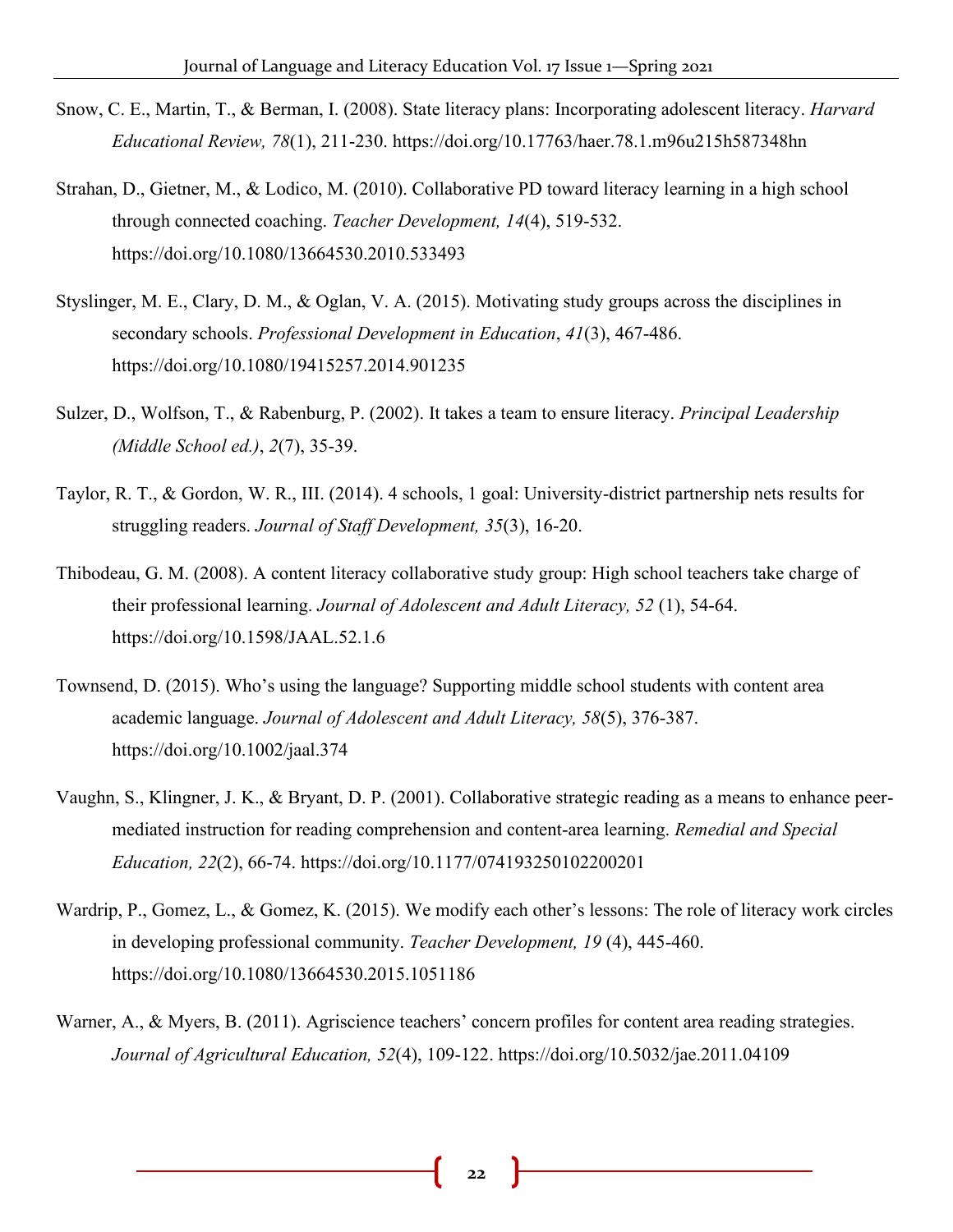- Wilson, N. S., Grisham, D. L., & Smetana, L. (2009). Investigating content area teachers' understanding of a content literacy framework: A yearlong PD initiative. *Journal of Adolescent and Adult Literacy, 52*(8), 708-718. https://doi.org/10.1598/JAAL.52.8.6
- Woodard, R., & Kline, S. (2015). Moving beyond compliance: Promoting research-based professional discretion in the implementation of the Common Core State Standards in English Language Arts. *Mid-Western Educational Researcher*, *27*(3), 243-263.
- Zygouris-Coe, V. I. (2012). Disciplinary literacy and the Common Core State Standards. *Topics in Language Disorders, 32*(1), 35-50.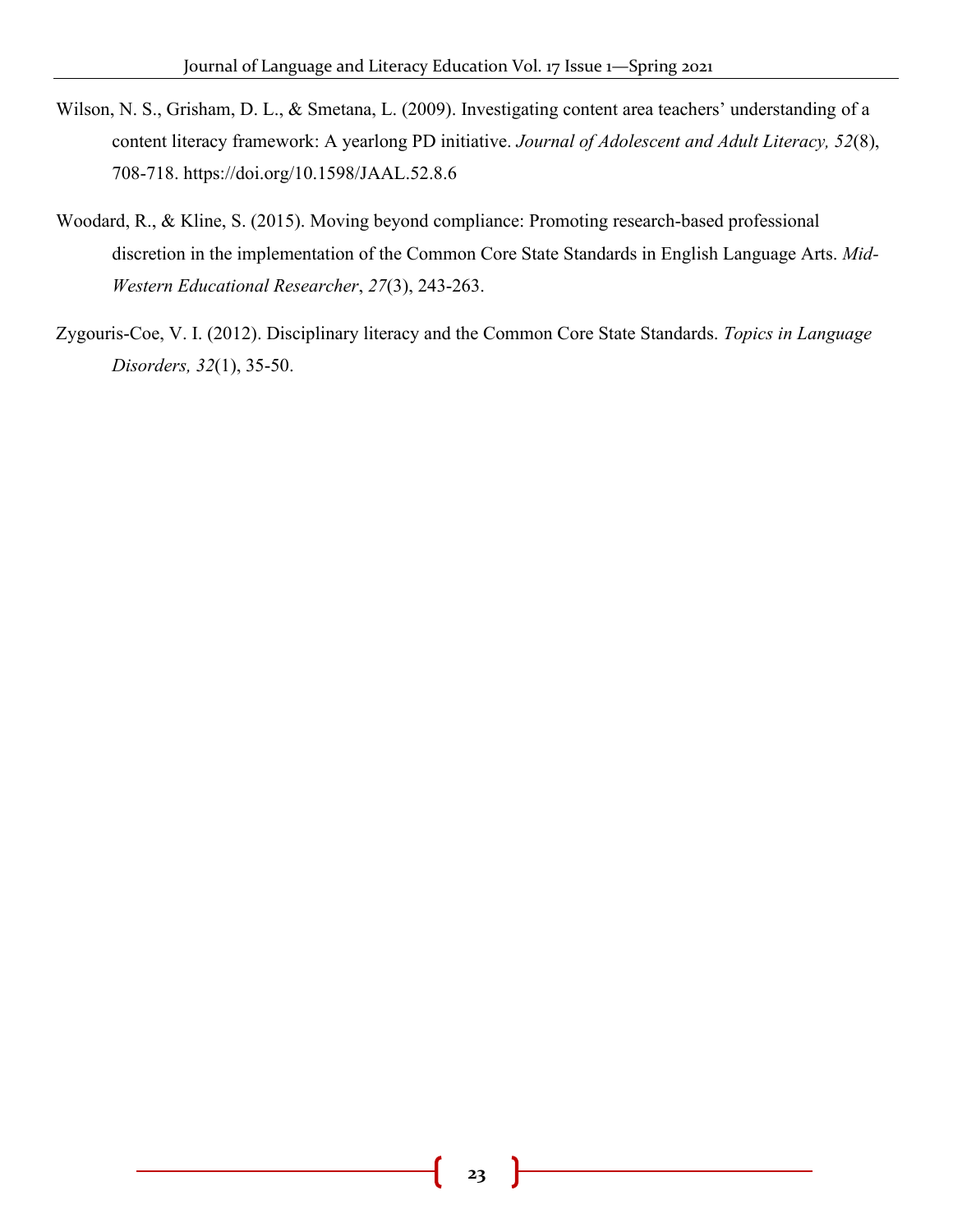## Appendix A Sources Included in Coding

| <b>Studies</b>                 | Other Research (e.g., reviews, theoretical, practitioner, etc.) |
|--------------------------------|-----------------------------------------------------------------|
| Adams & Pegg (2012)            | Biancarosa (2012)                                               |
| Alvermann et al. (2011)        | Boyd et al. (2012)                                              |
| Binkley et al. (2011)          | Fancsali et al. (2007)                                          |
| Boardman et al. (2015).        | Fang (2014)                                                     |
| Butler et al. (2015)           | Gebhard (2010)                                                  |
| Campbell & Sweiss (2010)       | Gutchewsky & Curran (2012)                                      |
| Cantrell et al. (2008)         | Kosanovich et al. (2010)                                        |
| Carpenter et al. (2015)        | Lannin et al. (2014)                                            |
| Clark et al. (2015)            | Lee & Buxton $(2013)$                                           |
| Clary et al. (2012)            | Lewis et al. $(2007)$                                           |
| De La Paz et al. (2014)        | Meltzer & Hamann (2006)                                         |
| DeFrance & Fahrenbruck (2016). | Michelson & Bailey (2016)                                       |
| Dobbs et al. (2016)            | Ness (2007)                                                     |
| Duguay (2012)                  | Rafferty (1994)                                                 |
| Frey (2006)                    | Schlleppegrell & O'Hallaron (2011)                              |
| Gilles et al. (2013)           | Schoenbach et al. (2010)                                        |
| Girard & Harris (2012)         | Snow et al. (2008)                                              |
| Gold et al. (2011)             | Sulzer et al. (2002)                                            |
| Gross (2010)                   | Woodard & Kline (2015)                                          |
| Ippolito et al. (2014)         |                                                                 |
| Ippolito et al. (2016)         |                                                                 |
| Jones & Lee (2014)             |                                                                 |
| Kooman et al. (2016)           |                                                                 |
| Margolis (2008)                |                                                                 |
| McDonald et al. (2008)         |                                                                 |
| Mucher (2007)                  |                                                                 |
| Nichols et al. (2007)          |                                                                 |
| Oliveira et al. (2013)         |                                                                 |
| Polkinghorne (2013)            |                                                                 |
| Rush (2013)                    |                                                                 |
| Strahan et al. (2010)          |                                                                 |
| Styslinger et al. (2015)       |                                                                 |
| Taylor & Gordon (2014)         |                                                                 |
| Thibodeau (2008)               |                                                                 |
| Townsend (2015)                |                                                                 |
| Vaughn et al. (2001)           |                                                                 |
| Wardrip et al. (2015)          |                                                                 |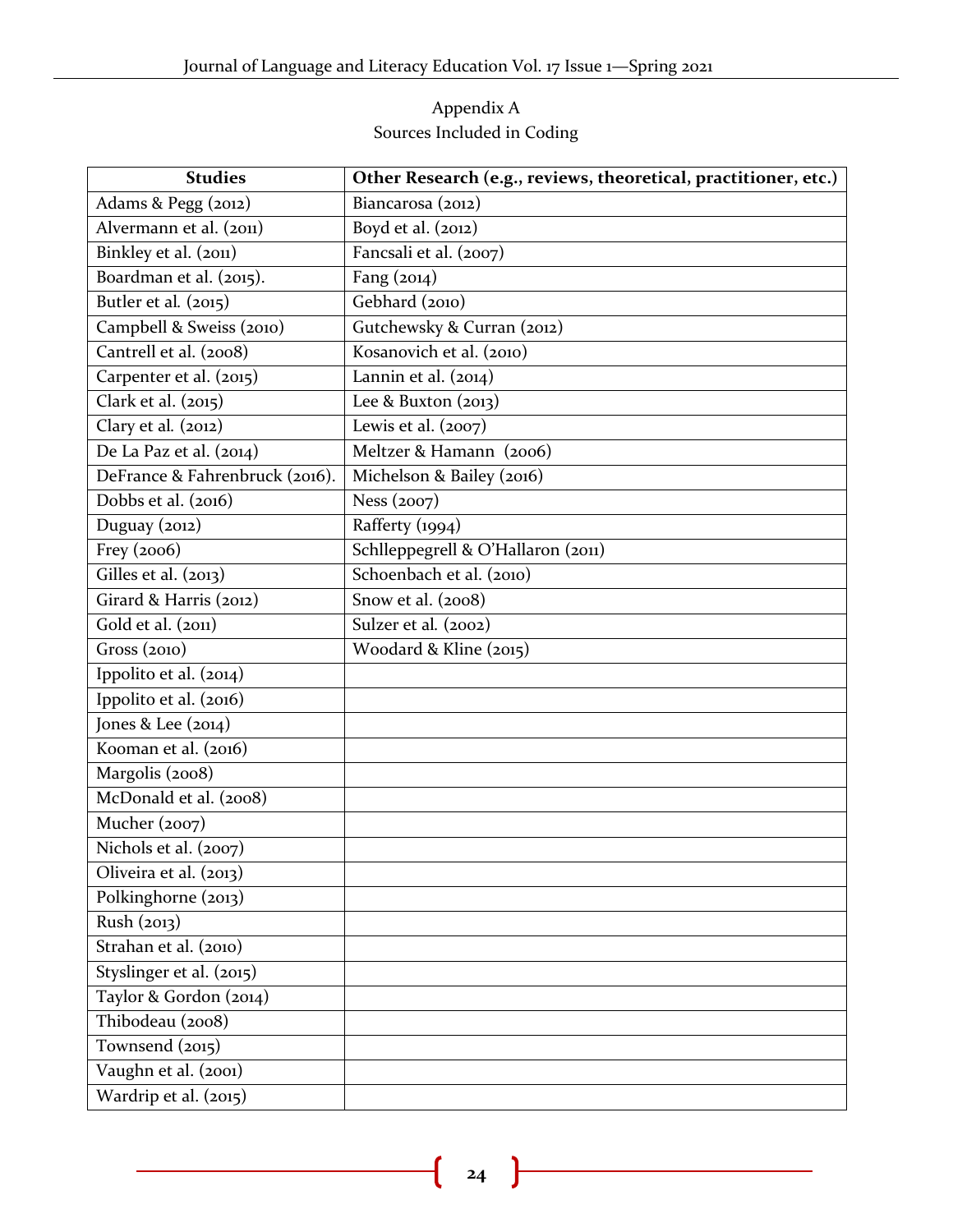| Warner & Myers (2011) |  |
|-----------------------|--|
| Wilson et al. (2009)  |  |

ſ